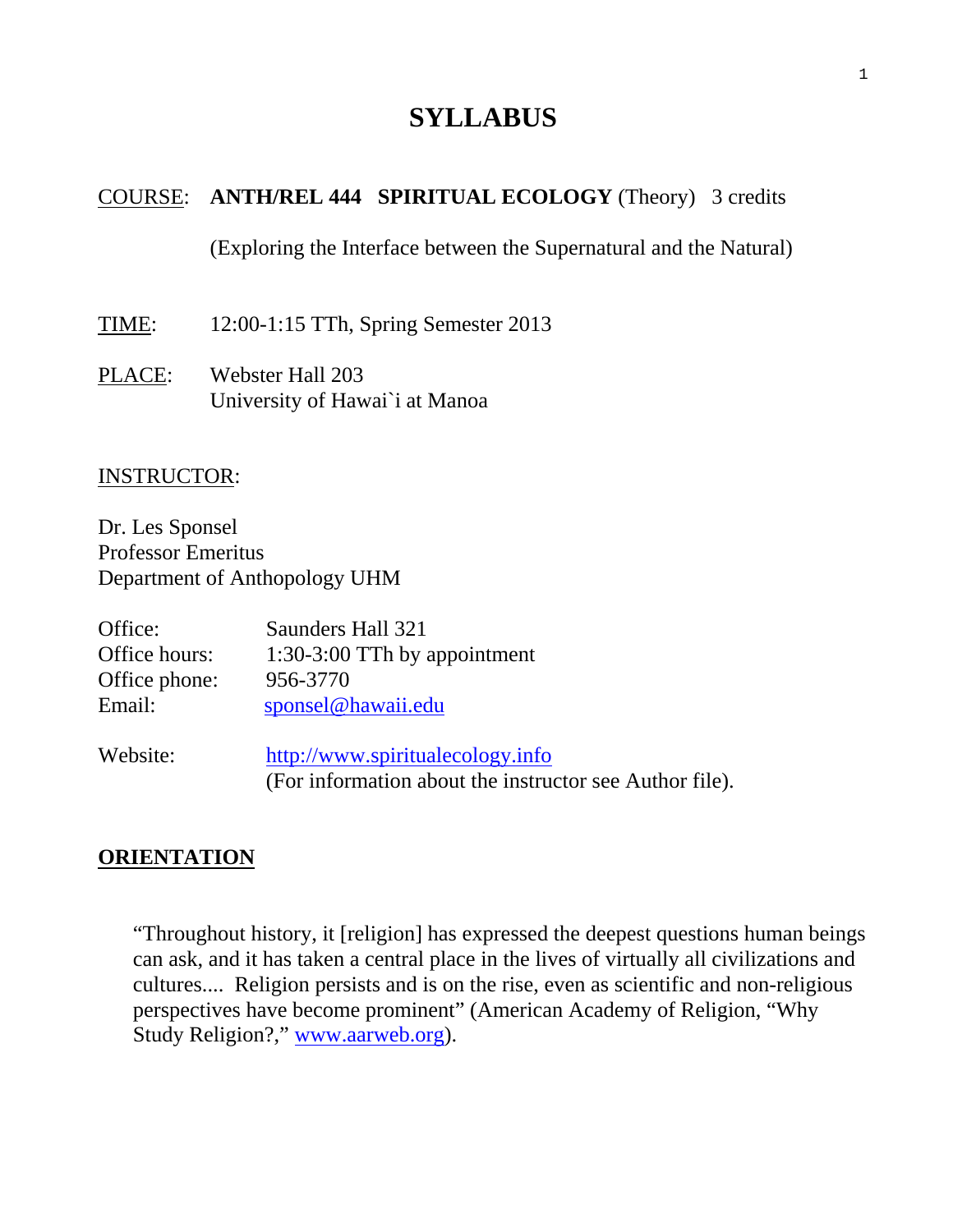"Most anthropologists like to think of themselves as scientists, and that of course includes anthropologists who study religion. But science is not only a way of gathering data and testing hypotheses; it is also a belief system in its own right.... the study of one belief system by proponents of another belief system is going to raise problems" (Morton Klass, 1995, *Ordered Universes: Approaches to the Anthropology of Religion*, Boulder, CO: Westview Press, p xiii).

"The notion that fact can be cleanly separated from value is absurd. The notion that our understanding of the material world can be cleanly separated from our experience of the spiritual world is impossible. The magisteria [science and religion] are mixed, shuffled, irremediably joined" (Bruno Guiderdoni, astrophysicist at the Observatory of Lyon, France) [quoted in *Science and Spirit* May-June 2006 17(3):59].

"Contemporary spiritualities combine practices of particular religious traditions with concern for the global situation and the life of the planet.... are pluralistic and diverse; they search for a global ethic, are concerned with ecology, encourage the cultivation of healthy relationships, support feminism, and pursue peace.... Given the increasing scholarly attention in conferences and publications to the role of spirituality in contemporary culture, it is clear that the academy has recognized spirituality as a subject of study both within and independent of the study of religion" Mary N. MacDonald, 2005, "Spirituality," *The Encyclopedia of Religion* (Second Edition), Lindsay Jones, Editor-in-Chief, New York, NY: Thomson Gale 13:8719, 8721.

"... the upsurge of Spirit is the only plausible way to stop the ecological destruction of our planet. Even people who have no interest in a communal solution to the distortions in our lives will have to face up [to] this ecological reality. Unless we transform our relationship with nature, we will destroy the preconditions for human life on this planet" (Rabbi Michael Lerner, 2000, *Spirit Matters*, Charlottesville, VA: Hampton Roads Publishing Company, Inc., p. 138).

[This is] "...one of the most important new areas of academic inquiry for the twenty-first century" (Richard Foltz, 2003, *Worldviews, Religion, and the Environment: A Global Anthology*, Belmont, CA: Wadsworth/Thomson Learning, p. xv).

"The Environmental crisis requires changes not only in public policy, but in individual behavior. The historical record makes clear that religious teaching, example, and leadership are powerfully able to influence personal conduct and commitment. As scientists, many of us have had profound experience of awe and reverence before the universe. We understand that what is regarded as sacred is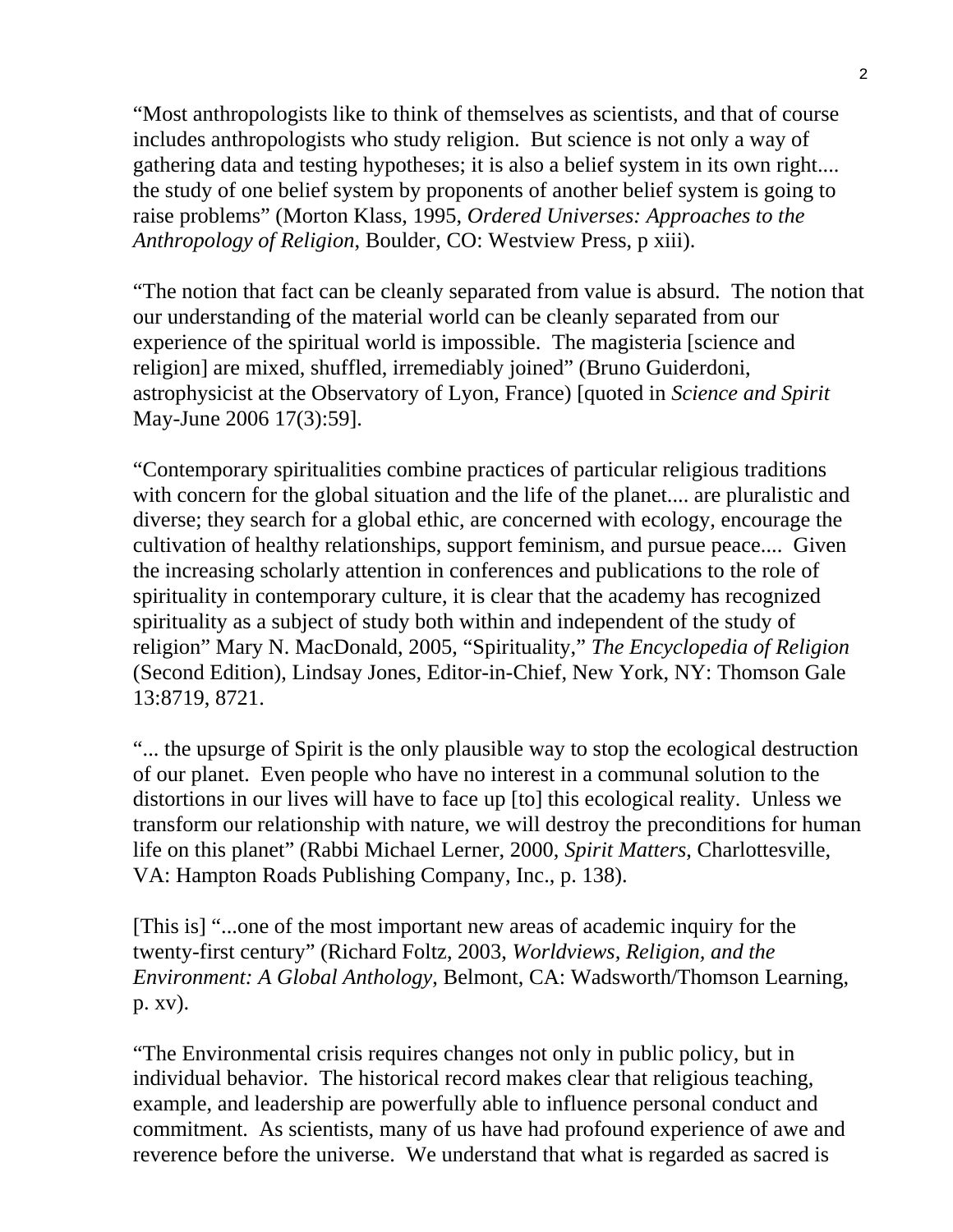more likely to be treated with care and respect. Our planetary home should be so regarded. Efforts to safeguard and cherish the environment need to be infused with a vision of the sacred" (statement from "Preserving the Earth: An Appeal for Joint Commitment in Science and Religion," *Global Forum, Moscow, January 1990*).

*Spiritual ecology refers to scientific and scholarly studies of the vast, complex, diverse, and dynamic arena at the interfaces of religions and spiritualities on the one hand, and on the other environments, ecologies, and environmentalisms*. The term spiritual ecology is used simply because it is more inclusive than religion, referring to individual as well as organizational ideas and actions in this arena, and because it parallels the names of other major approaches within ecological anthropology like historical ecology and political ecology.

This advanced course pursues a systematic and thorough holistic survey and critical analysis of spiritual ecology in anthropological and cross-cultural perspective. Spiritual ecology is a most exciting and positive new interdisciplinary and transdisciplinary frontier for research, teaching, and practice that has been growing exponentially since the 1990s. Here the anthropological method of cultural relativism will be applied by suspending judgements on different religious beliefs and actions, although some criticisms will be considered, particularly from the "New Atheists" in the last class meeting.

The instructor will discuss his own research and publications on various aspects of this subject, including his continuing long-term fieldwork on the relationships among Buddhism, sacred places, ecology, and biodiversity conservation in Thailand drawing on his forthcoming book *Natural Wisdom: Explorations in Buddhist Ecology and Environmentalism*.

### **FORMAT**

The course material will be surveyed by a few lectures with PowerPoint (Spiritual Ecology Overview, Buddhism and Nature, and St. Francis); seminar discussions of readings through a division of labor among students; and a succession of very carefully selected documentary films. *A unique feature of this course is its emphasis on an experiential as well as intellectual exploration of spiritual ecology through film*. Long films that consume the entire class period will be discussed on the Laulima course website, while the class discussion of shorter films may continue on the website as well. Beyond class viewing, a wealth of other films, mainly from YouTube and most of them very short, are listed in the course schedule as recommended, but these are optional depending on the interests of individual students.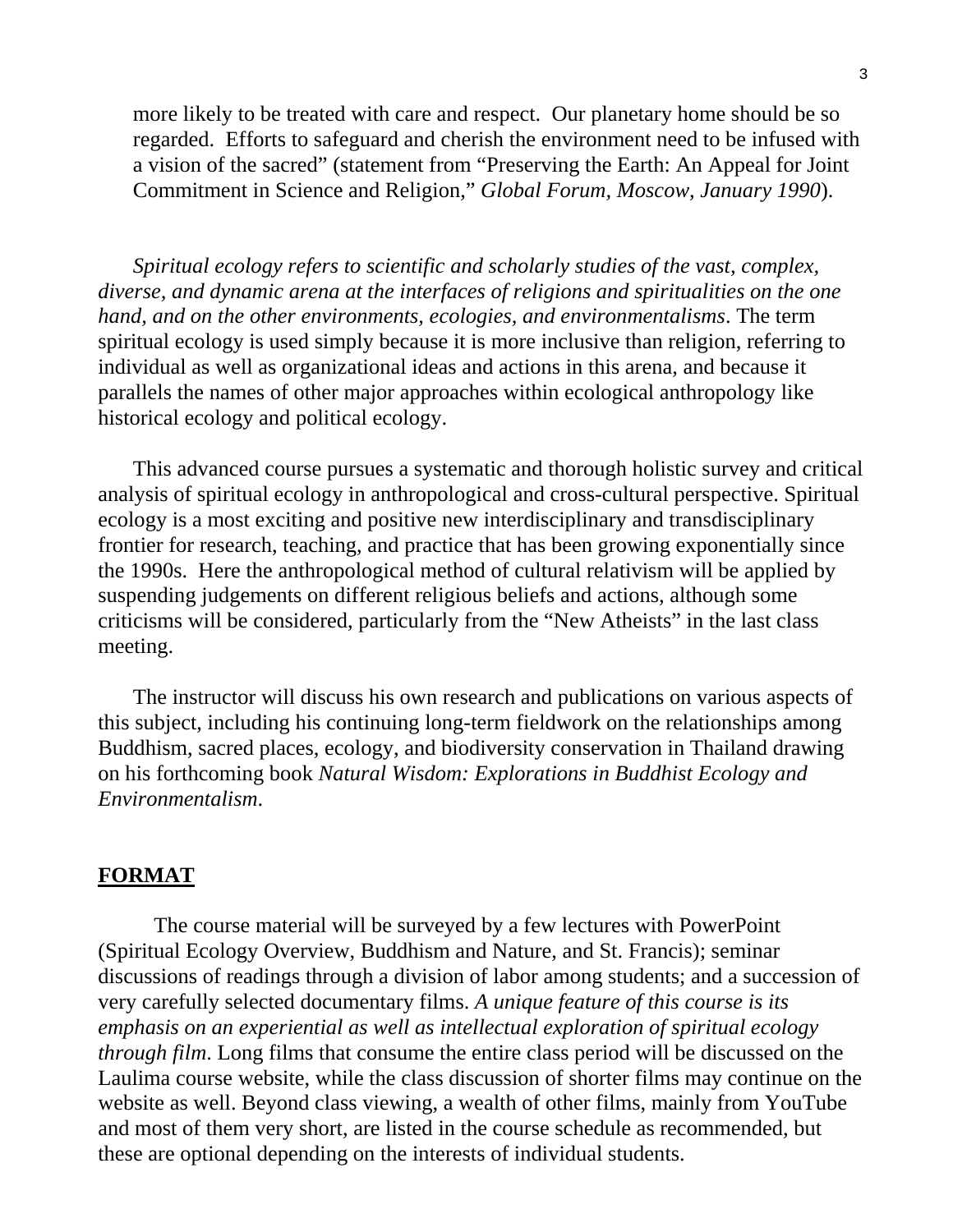Students are required to be open minded as well as courteous and professional in class. *Any student can say anything as long as it is relevant, concise, and polite*. The ideals of academic freedom and democracy apply in this class, even if they are restricted elsewhere. Being concise is important because there is a wealth of course material to cover in the very limited time of each class meeting, and because everyone who wishes should have an opportunity to contribute to discussion, rather than one person or a few dominating the class for an entire semester.

 The only prerequisite for this course is Anth 152 Culture and Humanity or 200 Cultural Anthropology, although 415 Ecological Anthropology, 422 Anthropology of Religion, and related courses such as in religion, ecology, and environmental studies would be helpful. However, most of all, one simply needs an *open mind* together with intellectual curiosity and serious commitment, attributes of any reputable scientist or scholar worthy of the title.

### **OBJECTIVES**

The three primary goals of this course are to:

- 1. provide a broad, systematic, and in-depth *cross-cultural* survey of the relationships between religion/spirituality and nature/environmentalism with an emphasis on an anthropological perspective;
- 2. allow each student to penetrate especially deeply into the ecology of the religion or other topic of her or his choice with an emphasis on its *cultural and natural contexts*; and
- 3. provide an inventory of *key resources* on spiritual ecology, including books, periodicals, articles, reference works, videos, and internet sites for present and future study and research (see Reading and Resources below plus the instructor's book and complementary website http://www.spiritualecology.info).

The learning outcomes for achieving these three objectives will be measured by several graded exercises as indicated below.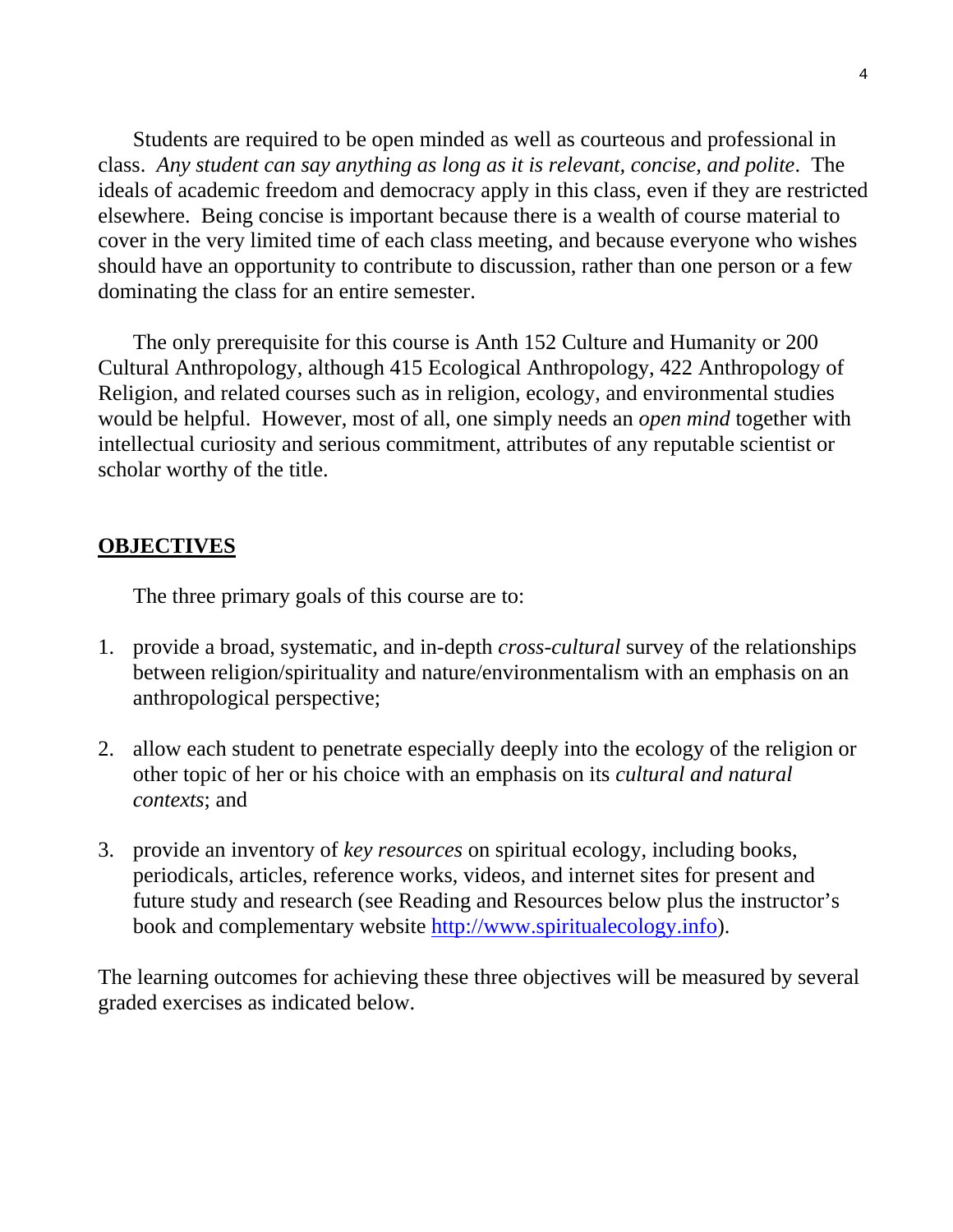The final course grade will be calculated as follows:

- 1. class attendance with active and meaningful *participation* in the discussion of assigned readings, films, and other resources in class and on the Laulima course website (20%);
- 2. weekly *journal* entries of at least one solid paragraph summarizing and reacting to key points in the course material, the first installment due March 5 and the second April 30 (30%);
- 3. *book review* essay of two to three pages single-spaced emailed as an attachment to the instructor and posted on the Laulima course website for other students who may be interested due April 30 (20%);
- 4. a *reflective essay* on the entire course of four pages single-spaced for the takehome final examination due May 7 (30%).

 Please see Appendix I in this syllabus for guidelines about the journal, book review essay, and final examination essay.

Student work will be evaluated for:

1. achieving the primary *objectives* of the course;

2. *general knowledge* of all required reading assignments and of all material presented by the instructor in lectures and from class discussions, films, and so on;

3. clear, concise, logical, analytical, and critical *thinking*; and

4. regular, active, and meaningful *participation* in class discussions of assigned readings in class and on the course website.

*Students pursuing an A grade should do more than the minimum requirements; that is, do additional reading and view extra films as recommended in the course Schedule.* 

 Undergraduate and graduate student work will be graded separately, and greater sophistication is expected for the latter including a higher quantity and quality of work. Graduate students are also expected to undertake extra readings of their choice in pursuing their own special topical and regional interests.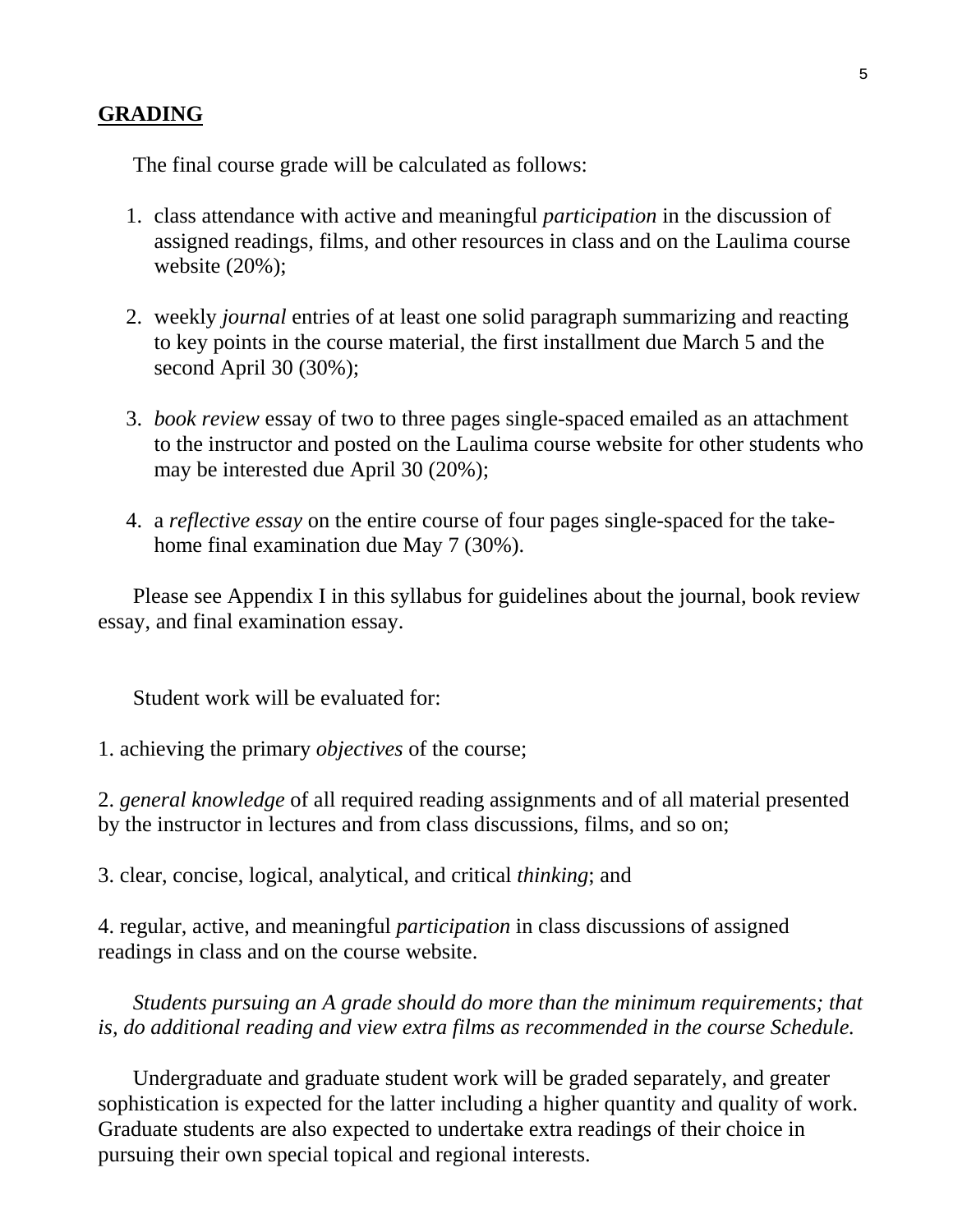Attendance will be taken at every class meeting during the first ten minutes of the period. Students are expected to arrive on time to class, stay and remain attentive throughout the entire period, and to come to every single class meeting throughout the entire semester. To be approved an absence requires a convincing excuse, ideally with documentation such as a memo from an appropriate official like a medical doctor. *The final course grade will be reduced by one whole letter grade for every three unapproved absences.* 

 *Any students who wish to sleep or to carry on private conversations should do so outside of the classroom to avoid distracting other students and the instructor. In short, like the instructor, students are expected to take this course seriously. Anyone who does not is wasting their time and that of other students and the instructor; thus, they should drop the course immediately instead of waiting until the end of the semester to receive a poor or failing grade.* 

 Extra credit may be earned by writing a one-page reaction (not summary) to a video, journal article, book chapter, lecture, or class discussion from any of the material covered in the syllabus or class. Five high quality extra credit papers can make the difference for a borderline course grade (e.g., B+ to A-), while ten such papers can elevate the course grade to the next higher level (e.g., B to A). Other alternatives for more extra credit include writing a review of an extra book or an extra report based on library or field research; however, the specifics have to be approved in advance by the instructor. Thus, in principle, with enough high quality work any student can earn an A in this course.

#### **SPECAL NEEDS**

 If any student feels the need for reasonable accommodations because of the impact of a disability, then she or he should contact the KOKUA Program in QLCSS 013 (phones 956-7511 or 956-7612), and/or speak to the instructor in private to discuss specific needs. The instructor is quite willing to collaborate with any student and KOKUA about needs related to a documented disability.

#### **READING**

 Students are required to discuss in class and on the Laulima course website one of the following three textbooks of their choice; read one additional book of their own choice, write a review, send it as an email attachment to the instructor and post it on the Laulima course website; and read a few carefully selected additional assigned journal articles, book chapters, and handouts.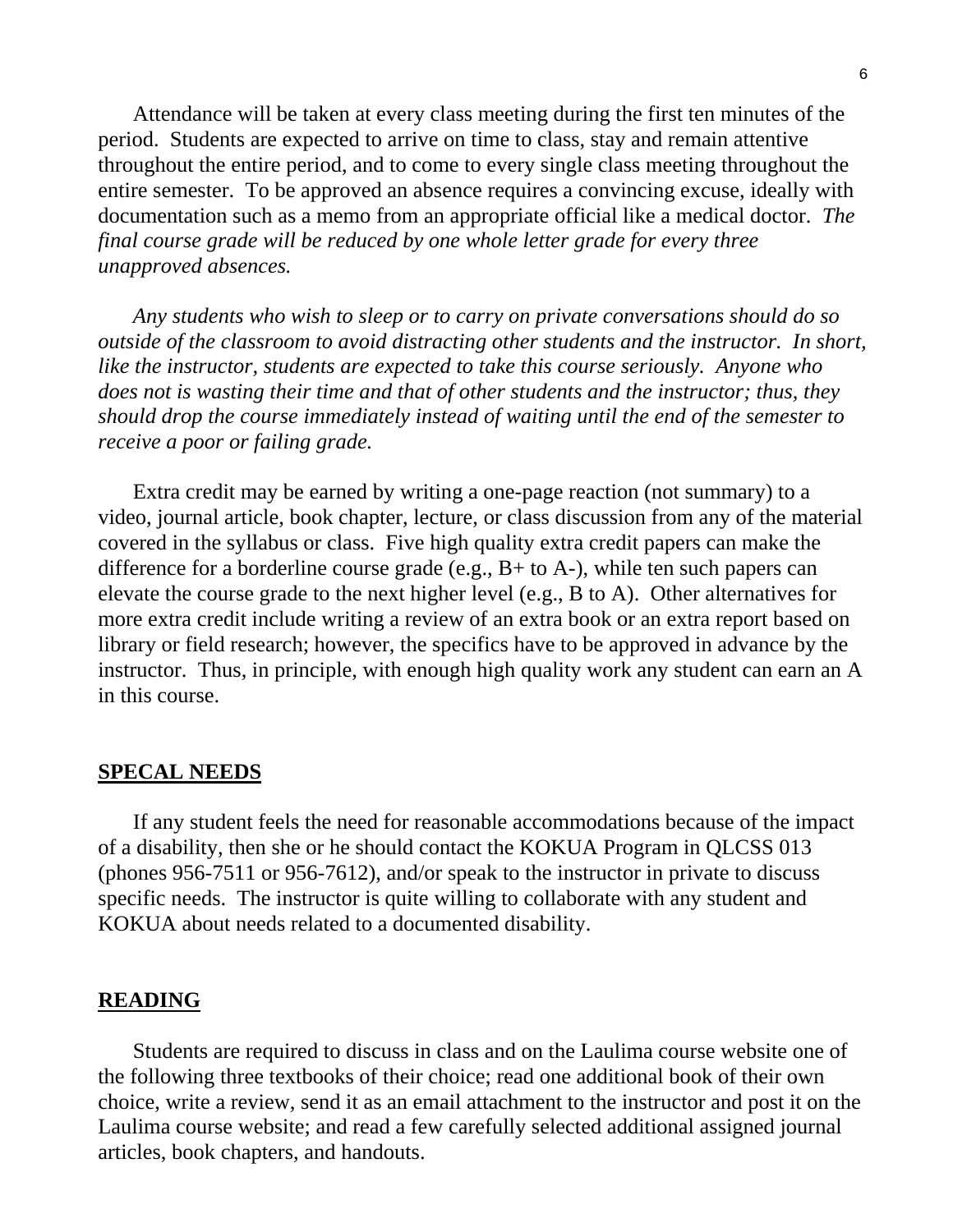Gottlieb, Roger S., 2006, *A Greener Faith: Religious Environmentalism and Our Planet's Future*, New York, NY: Oxford University Press BT 695.5 .G69 2006 (http://www.wpi.edu/academics/facultydir/rgs.html, http://users.wpi.edu/~gottlieb, http://www.youtube.com/watch?v=BVpxdd1Oosg.

Sponsel, Leslie E., 2012, *Spiritual Ecology: A Quiet Revolution*, Santa Barbara, CA: Praeger (http://www.spiritualecology.info, http://olelo.granicus.com/MediaPlayer.php?view\_id=30&clip\_id=30484).

Taylor, Bron, 2010, *Dark Green Religion: Nature, Spirituality and the Planetary Future*, Berkeley, CA: University of California Press BL65 .N35 T39 2010 (http://www.brontaylor.com, http://www.youtube.com/watch?v=uxIvBZEBS1M8).

Please see Appendix II for more resources.

 You are encouraged to pursue your individual interests in exploring some of the resources identified in this syllabus including viewing extra videos and surfing websites. Students who take advantage of as many of the resources provided here as feasible will obtain a systematic and thorough overview of the subject.

 Please alert the instructor if there is a problem with any of the websites listed in this syllabus or recommended during class.

\_\_\_\_\_\_\_\_\_\_\_\_\_\_\_\_\_\_\_\_\_\_\_\_\_\_\_\_\_\_\_\_\_\_\_\_\_\_\_\_\_\_\_\_\_\_\_\_\_\_\_\_\_\_\_\_\_\_\_\_\_\_\_\_\_\_\_

Please see Appendix III for topics at a glance.

## **SCHEDULE**

### **JANUARY**

## **PART I – ORIENTATION**

8T Introduction

Required reading: either Gottlieb-Intro, Sponsel-Foreword & Prologue, or Taylor-Preface. Additional required reading for everyone: Sponsel, L.E., 2012 (November), "Spiritual Ecology," AAA *Anthropology News* 53(9):24-25. http://www.anthropology-news.org/index.php/2012/11/08/spiritual-ecology/.

Recommended films: "Welcome to the Anthropocene" (3.5 minutes) http://www.anthropocene.info. "David Suzuki on Education for a Changing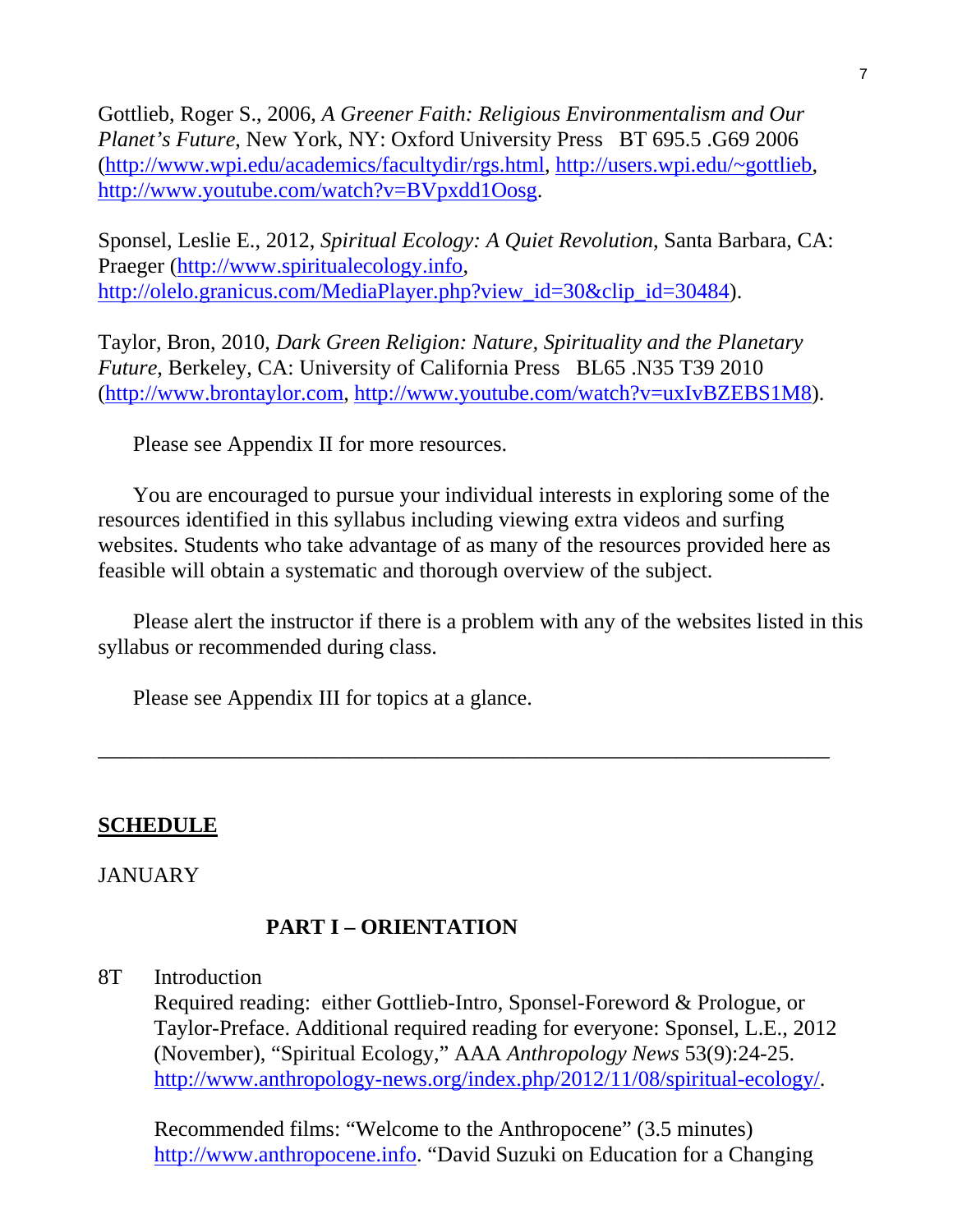Biosphere" (60) http://www.youtube.com/watch?v=ReFdEQBWBzw. "John Cobb on The Global Spiritual Crisis" (5.5) http://www.youtube.com/watch?v=xjAcSsL1Pag. "Stephen Wollaston's A Meditation About GreenSpirit" (6) http://www.youtube.com/watch?v=CxkuRhVmj-0. "Keeping the Earth: Religious and Scientific Perspectives on the Environment" VHS 13215 (27).

10Th Film: "Butterfly" DVD 8340 (90), S-1

Recommended films: "Forests of Reverence in India" (8.5) http://www.youtube.com/watch?v=P7pXo6FMEpY. "Reviving Faith: Saving the Forests of Himalayas" (56.5) http://www.youtube.com/watch?v=8DBfYYJd1Ho "Pagan Tree Worship in Finland" (5) http://www.youtube.com/watch?v=QS6pgH\_pfv0&playnext=1&list=PL6537CE EC95F27CD0&feature=results\_video. "Bonsai Journey in Japan" (12) http://www.youtube.com/watch?v=BtIk2GN6v6I. "Awakening Our Relationship with Trees" (10) http://www.youtube.com/watch?v=7702KWymIT4

Recommended reading: Julia Butterfly Hill http://juliabutterfly.com. Circle of Life Foundation http://www.circleoflife.org. Altman, Nathaniel, 1994, *Sacred Trees*, San Francisco, CA: Sierra Club Books.

--------------------------------------------------------------------------------------------------------

15T Film: "Taking Root: The Vision of Wangari Maathai" (80), S-16

Recommended reading: Wangari Maathai Institute for Peace and Environmental Studies http://www.uonbi.ac.ke/node/316. Maathai Wangari, 2004, *The Green Belt Movement: Sharing the Approach and the Experience*, New York, NY: Lantern Books.

17Th Lecture: Spiritual Ecology Overview, G-1, T-1,2 Additional required reading for everyone: Sponsel, Leslie E., 2013, "Spiritual Ecology" from *Encyclopedia of Psychology and Religion* (see course website file) http://www.spiritualecology.info.

Recommended films: "Fritjof Capra on The Web of Life" (12) http://www.youtube.com/watch?v=TLiRXM2oZ\_U. "Sacred Balance – Gaia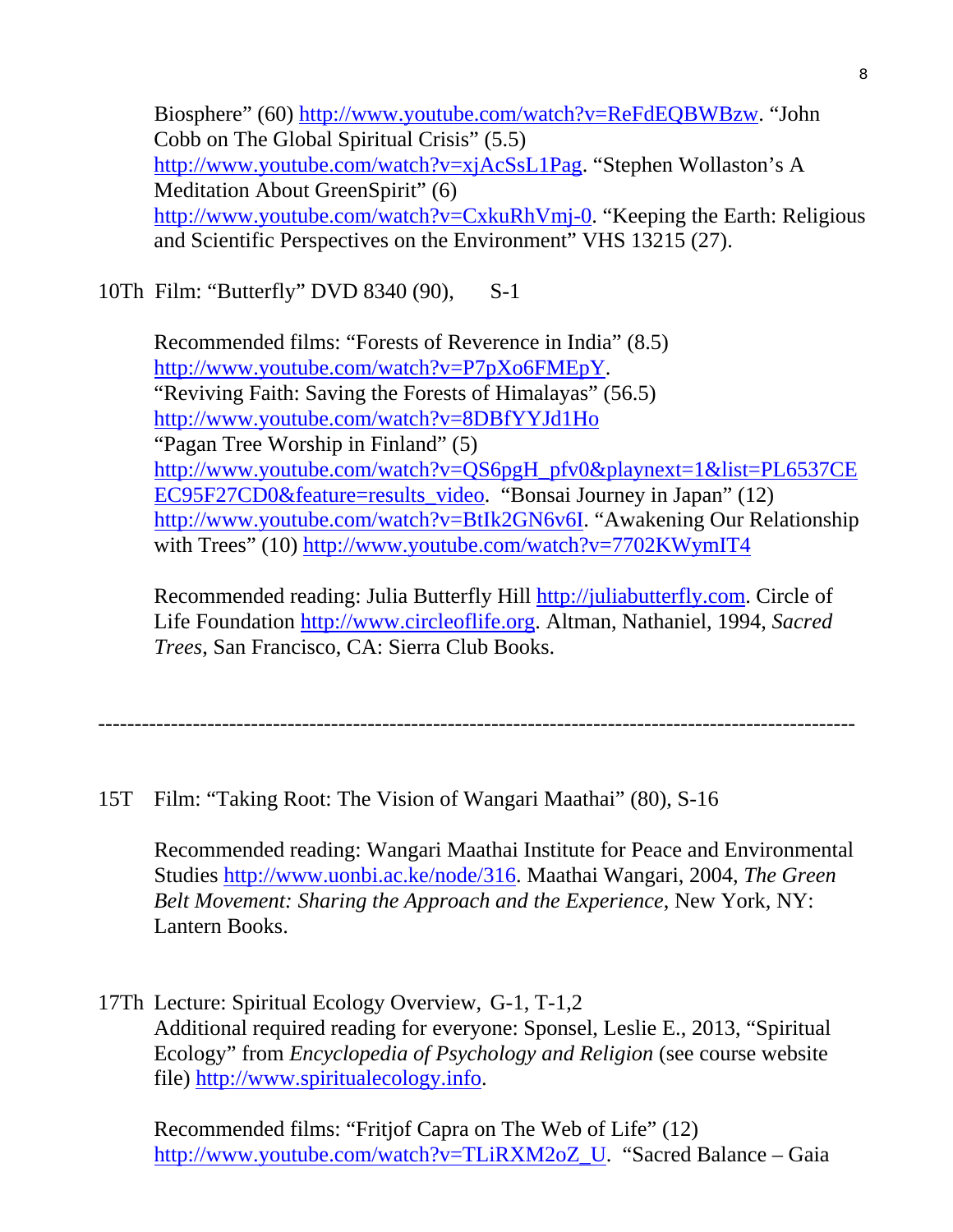Hypothesis" (4.5) http://www.youtube.com/watch?v=44yiTg7cOVI. "Spiritual Awakening: Get Ready for Earth Changes" (7) http://www.youtube.com/watch?v=aMw5\_Idqbxo.

Recommended reading: Millennium Ecosystem Assessment http://maweb.org/en/index.aspx. Bioneers http://www.bioneers.org. Tribes of Creation http://www.tribesofcreation.com. Milton, Kay, 2002, *Loving Nature: Towards an Ecology of Emotion*, New York, NY: Routledge.

--------------------------------------------------------------------------------------------------------

### **PART II – PIONEERS**

22T Film: "Spirit and Nature" (88)

Recommended films: "Mountain Stream" (10) http://www.youtube.com/user/okanokumo?v=RrL\_gLM4AR0. "Spirits of Nature" (5) http://www.youtube.com/watch?v=cAMoCQI95EQ. "Maria Alice Campos Friere About the Preservation of Spirit and Nature" (4) http://www.youtube.com/watch?v=9xU2THiAODc. "Boris Petrovic on the Brazilian Ecovillage Movement" (6.5) http://www.youtube.com/watch?v=aT2Qw-LOkSw.

Recommended reading: Rockefeller, Steven C., and John C. Elder, eds., 1992, *Spirit and Nature: Why the Environment Is a Religious Issue*, Boston, MA: Beacon Press [available at Google books].

24Th Indigenous Peoples: The Original Spiritual Ecologists S-2,3,4

Recommended films: "Fred Alan Wolf on Shamanic Physics" (27) http://www.youtube.com/watch?v=yufAa4oFyug&list=PL68E9483FD1B218E4. "Daniel Wildcat on Seven Basic Points in Considering How to Move Forward with Indigenous Solutions" (23.5) http://www.youtube.com/watch?v=zmXz5qb86nw. "Winona LaDuke on Land, Life and Culture: A Native Perspective" (48) http://www.youtube.com/watch?v=UXA2zCfxxAw&playnext=1&list=PL8F17D B322139063E&feature=results\_video. "Paganism – Back to Nature (3) http://www.youtube.com/watch?v=Lwd-

dqafZx4.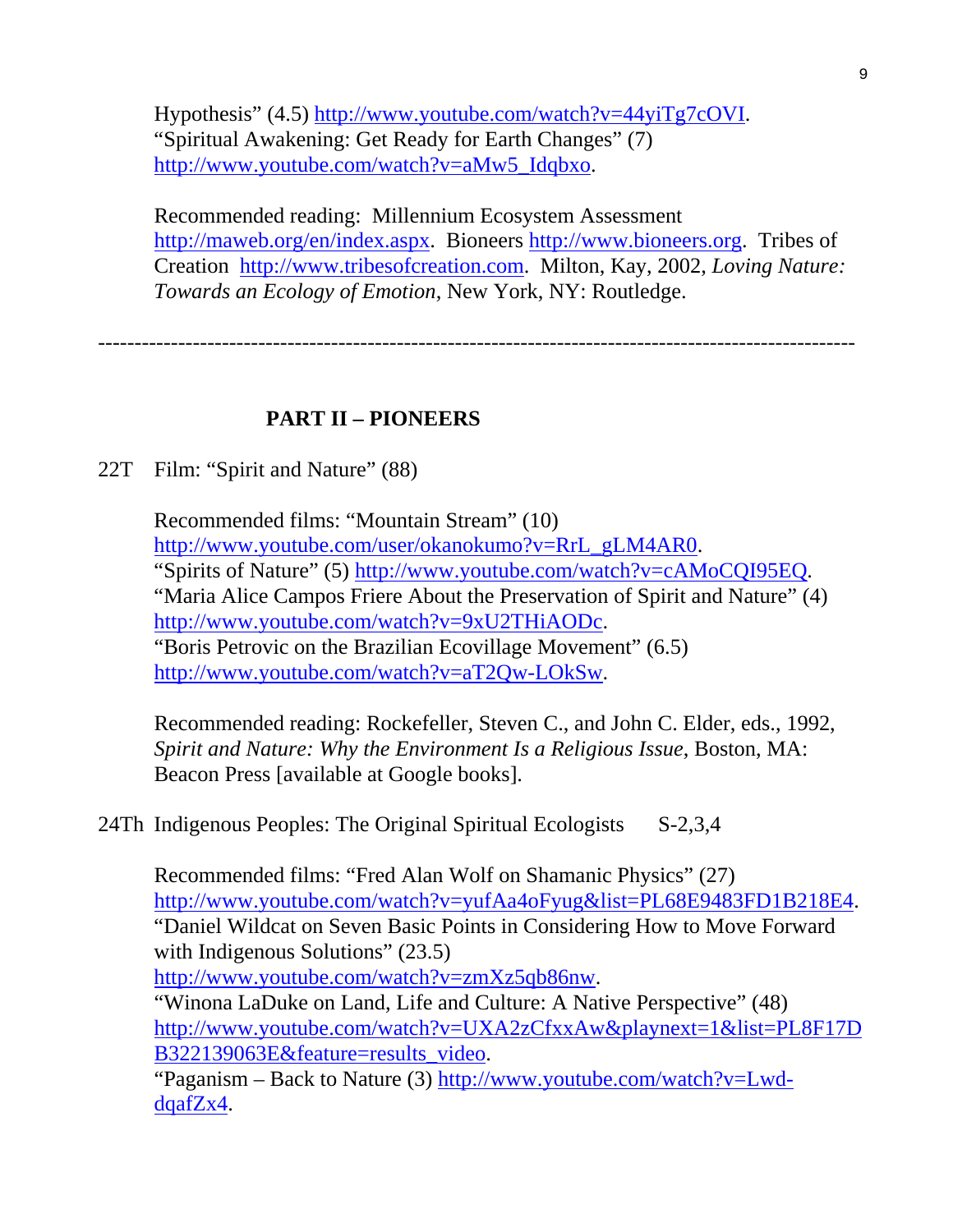Recommended reading: Neihardt, John G., 2008, *Black Elk Speaks: Being the Life Story of a Holy Man of the Oglala Sioux*, Albany, NY: State University of New York Press (Premier Edition). Indigenous Environmental Network http://www.ienearth.org. Graham Harvey on Animism at http://www.grahamharvey.org.

--------------------------------------------------------------------------------------------------------

29T Lecture: Buddhism and Nature S-5

Recommended films: "Forest Monks" http://www.pbs.org/wnet/religionandethics/episodes/january-15-2010/forestmonks/5472/. "Mark Coleman Spirit Rock Meditation Center" (4) http://www.youtube.com/watch?v=nPfBsrenNls. "Nature, Harmony, and Buddhist Chant" (25) http://www.youtube.com/watch?v=UKoVoG3ubVI. "His Holiness the  $14<sup>th</sup>$  Dalai Lama of Tibet on Ecology, Ethics, and Interdependence" (108) http://www.youtube.com/watch?v=3HoMlYU9npo.

Recommended reading: Sulak Sivaraksa, 2009, *The Wisdom of Sustainability: Buddhist Economics for the 21st Century*, Kihei, HI: Koa Books http://www.sulak-sivaraksa.org. Ecological Buddhism: A Buddhist Response to Global Warming http://www.ecobuddhism.org. Naropa University http://naropa.edu.

31Th Film and Lecture: "St. Francis of Assisi" (30) S-6

Recommended films: "Brother Keith Warner on Franciscan Care for Creation" (6) http://www.youtube.com/watch?v=FUrAS1G1-9Y. "Father Charles Cummings on Simplicity of Life" (38) http://www.youtube.com/watch?v=VNU4KwDyWPE. "Franz Liszt's St. Francis Preaching to the Birds by pianist Anthony Byrne" (8) http://www.youtube.com/watch?v=d2o1HC7OEMI.

Recommended reading: Mitchell, Donald W., and William Skudlarek, eds., 2010, *Green Monasticism: A Buddhist-Catholic Response to an Environmental Calamity*, Brooklyn, NY: Lantern Books.

\_\_\_\_\_\_\_\_\_\_\_\_\_\_\_\_\_\_\_\_\_\_\_\_\_\_\_\_\_\_\_\_\_\_\_\_\_\_\_\_\_\_\_\_\_\_\_\_\_\_\_\_\_\_\_\_\_\_\_\_\_\_\_\_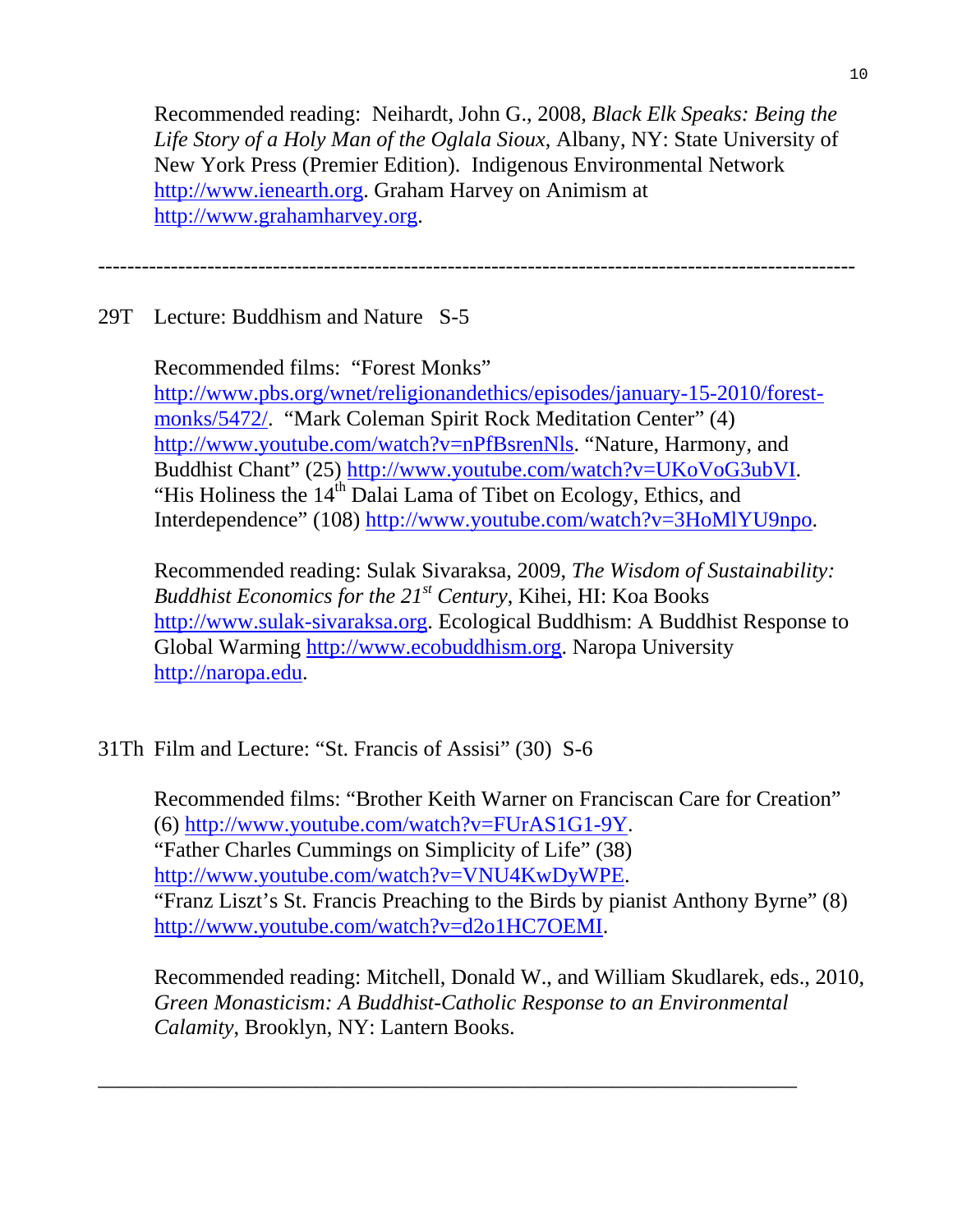## **FEBRUARY**

## 5T Film: "Thoreau at Walden Pond" VHS 21767 (21) S-7, T-3 & Appendix

Recommended films: "Thoreau's Walden" VHS 9922 (27). "Henry David Thoreau on Walden Pond" (6) http://www.youtube.com/watch?v=b0Quw\_RPB0U. "Tiago Sousa's Walden Pond Monk" (5) http://www.youtube.com/watch?v=\_Bds8Z5-xyQ. "Barry Wood on Thoreau's Life at Walden Pond" (83) http://www.youtube.com/watch?v=464a\_VYqU0Y. "Radically Simple" (35).

Recommended reading: Merkel, Jim, 2003, *Radical Simplicity: Small Footprints on a Finite Earth*, Gabriola Island, BC: New Society Publishers http://radicalsimplicity.org. The Thoreau Society http://www.thoreausociety.org.

### 7Th Film: "John Muir in the New World" (85) S-8

Recommended films: "Lee Stetson: The Voice of John Muir" (90). "The Wilderness Idea" VHS 17105 (58). "PBS Previews The National Parks: America's Best Idea" (27) http://www.youtube.com/watch?v=mx8WbZIWCSM. "Meditation: A Walk through the Sierras" http://www.youtube.com/watch?v=rAs0hZb-DNs&feature=related. "John Muir: The Wild Gospel of Nature" (8) http://www.youtube.com/watch?v=Ygw1cmEYlHg. "Biography of John Muir" (Parts  $1 \& 2$ ,  $10 \& 12$ ) http://www.youtube.com/watch?v=-CDzhIvugw8. http://www.youtube.com/watch?v=Tpgx-LkvHGE. "John Muir Trail" (10) http://www.youtube.com/watch?v=Q1FwGspvNlg. "Sierra Club 2012 Success" (7.5) http://www.youtube.com/user/nationalsierraclub.

Recommended reading: Sierra Club http://www.sierraclub.org. Muir Woods National Monument http://www.nps.gov/muwo/. Browning, Peter, ed., 1988, *John Muir In His Own Words*, Lafayette, CA: Great West Books.

--------------------------------------------------------------------------------------------------------

12T Film: "Green Fire: Aldo Leopold and a Land Ethic for Our Time" DVD 10699 (73).

Recommended films: "Aldo Leopold: A Prophet for All Seasons" (56). "Leopold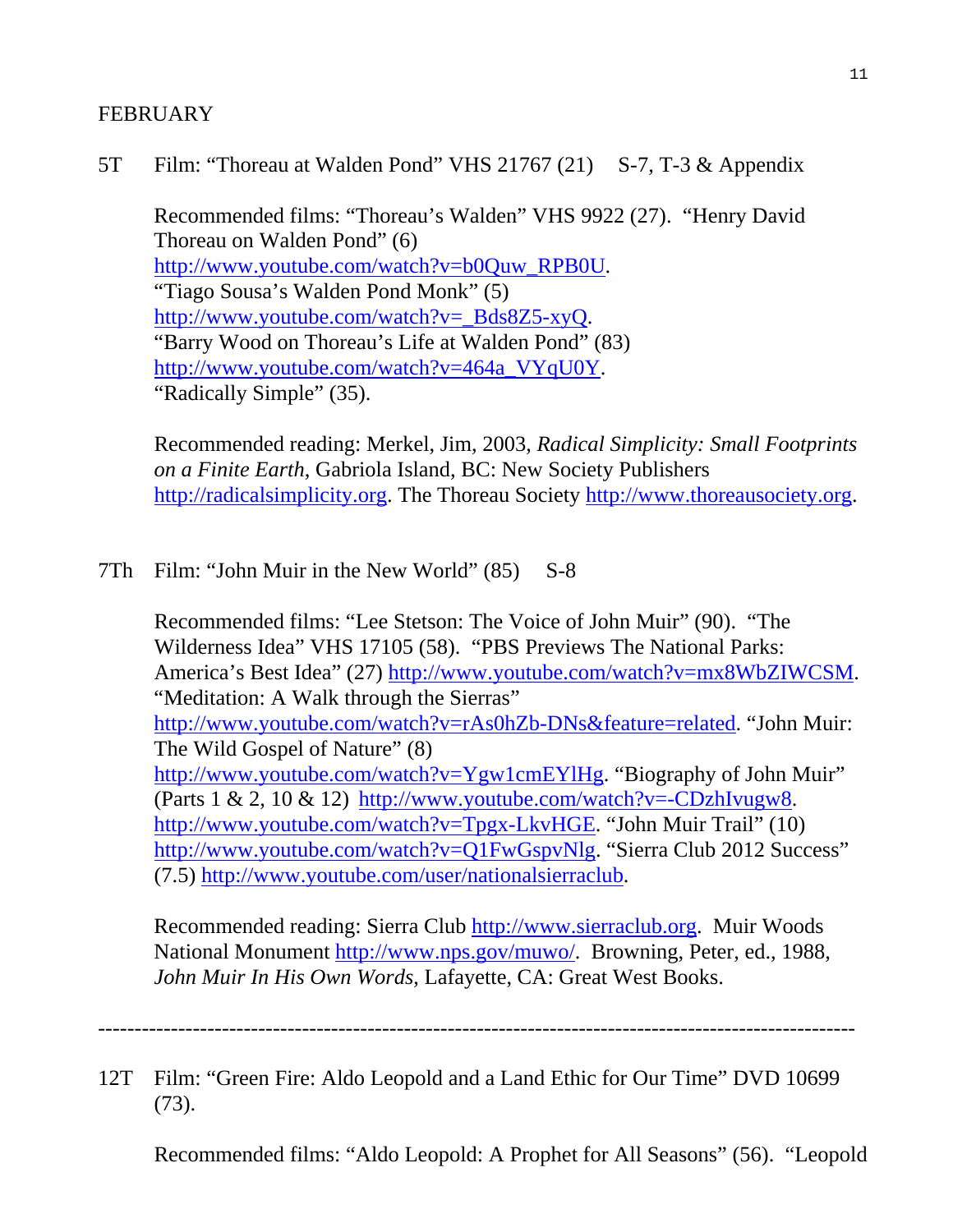Education Project" (10) http://www.youtube.com/watch?v=OSotChN0fGk.

Recommended reading: Leopold, Aldo, 1966, *A Sand County Almanac*, New York, NY: Ballatine Books. Aldo Leopold Foundation http://www.aldoleopold.org.

## **PART III – ENVIRONMENTALISM**

14Th Radical Environmentalism T-4, S-15

Recommended films: "Earth Days" [PBS American Experience on environmental movement] Leeward CC DVD 0454 (108) http://www.pbs.org/wgbh/americanexperience/films/earthdays/player/. "David Suzuki: An Elder's Vision For Our Sustainable Future" (73) http://www.youtube.com/watch?v=S2b7SpLpN5A. "Edward Abbey: A Voice in the Wilderness" (60). "Earth First! The Politics of Radical Environmentalism" (60). http://www.youtube.com/watch?v=UhTTAVbDEfw. "Dave Foreman" (various) http://www.youtube.com/watch?v=m4ut85q6tEE&list=PL3667EACE1A427841. "Earth Liberation Front: Igniting a Revolution" (20) http://www.youtube.com/watch?v=MO2pA5We34A. "If a Tree Falls: A Story of the Earth Liberation Front (86) http://www.pbs.org/pov/ifatreefalls/full.php. "Burning Rage 60 Minutes" (13) http://www.youtube.com/watch?v=eFhx9o30fps. "She's Alive... Beautiful... Finite... Hurting... Worth Dying For" (5) http://www.youtube.com/watch?v=nGeXdvuPaw&playnext=1&list=PL25E07314849A25DF&feature=results\_video.

Recommended reading: Taylor, Bron, ed., 1995, *Ecological Resistance Movements: The Global Emergence of Radical and Popular Environmentalism*, Albany, NY: SUNY Press.

--------------------------------------------------------------------------------------------------------

19T Film: "Renewal: Stories from America's Religious-Environmental Movement" (90).

Recommended film: "Bill McKibben at screening of Renewal" (6.5) http://www.youtube.com/watch?v=5IqeshDL5MU. http://www.350.org. "Sally Bingham on A Religious Response to Global Warming" (11)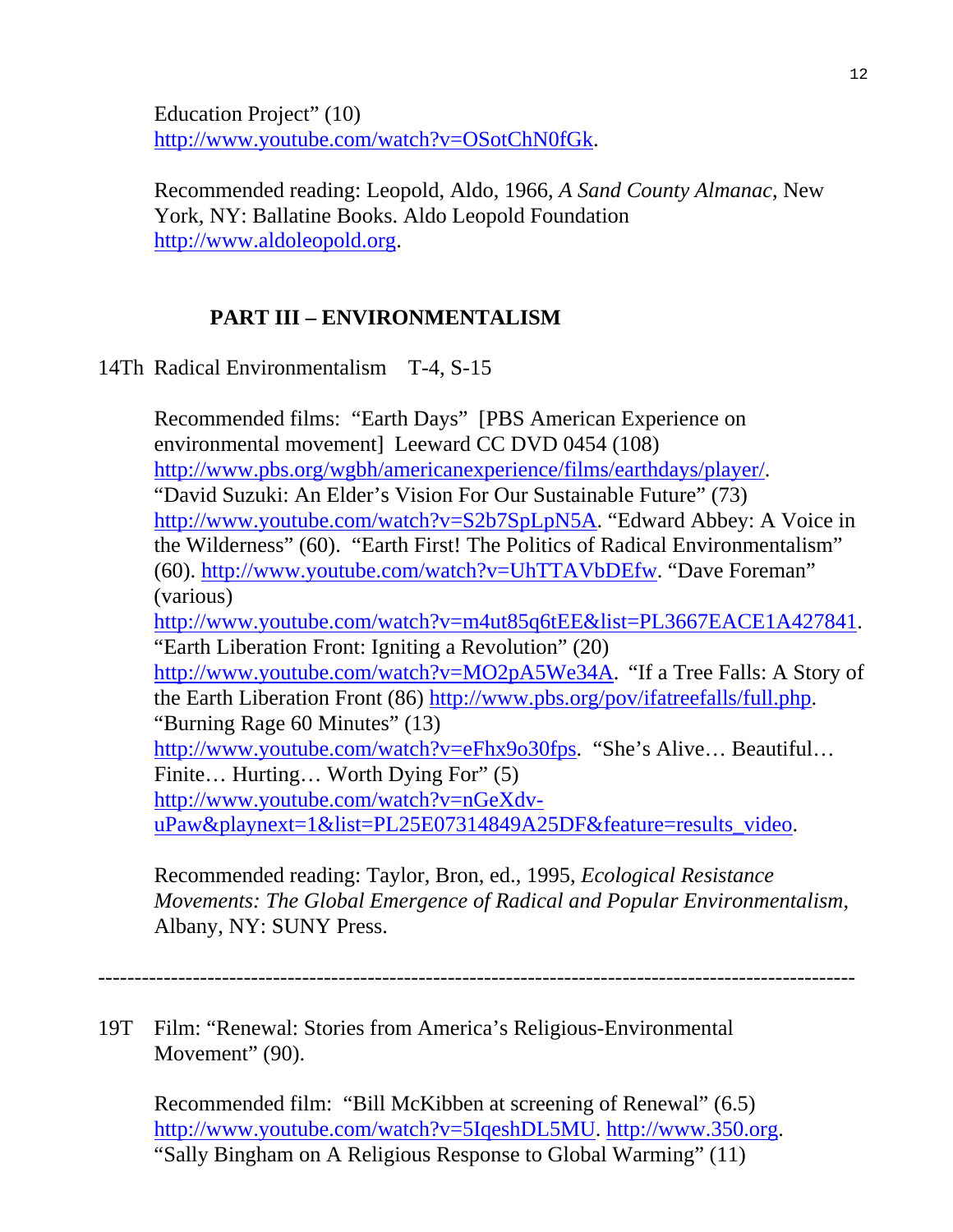http://www.youtube.com/watch?v=RhPbVbFzj5A&playnext=1&list=PLDE4AC 3DDDC2EE953&feature=results\_main. "Hawai`i Interfaith Power and Light" (0.5) http://www.youtube.com/watch?v=OqD7zsld5Eo. Young Evangelicals for Climate Action http://www.yecaction.org.

Recommended reading: Renewal Project http://www.renewalproject.net, Interfaith Power and Light http://interfaithpowerandlight.org. Hawai`i Interfaith Power and Light http://www.hipl.org. Climate Change Statements from World Religions http://fore.research.yale.edu/climate-change/statements-from-world-religions/.

McDuff, Mallory, ed., 2012, *Sacred Acts: How Churches Are Working To Protect Earth's Climate*, Gabriola Island, British Columbia: New Society Publishers.

## 21Th Religious Environmentalism G-3,4,7

Recommended films: "Roger S. Gottlieb lecture on Religious Environmentalism" (95) http://www.youtube.com/watch?v=BVpxdd1Oosg. "Steve Green's Symphony of Praise" (5) http://www.youtube.com/watch?v=Ih8mnBCVHpA. "A Rocha: Why Should Christians Care for Creation" (16) http://www.youtube.com/watch?v=cjiX0ztGUTs. "The Green Bible" (3) http://www.youtube.com/watch?v=K2jGbLtmrEce. "Environmental Science and Theology: Salmon Recovery in the Columbia River Basin" (5.5) http://www.youtube.com/watch?v=sngMKPu\_ZVM. "Interfaith Center for Sustainable Development" (various films) http://www.youtube.com/watch?v=mrkQd8b45lI&playnext=1&list=PL84ACCE1 9F326AC6E&feature=results\_main.

Recommended reading: Coalition on the Environment and Jewish Life http://coejl.org/. Evangelical Environmental Network/Creation Care http://www.creationcare.org. Genesis Farm http://www.genesisfarm.org. Islamic Foundation for Ecology and Environmental Sciences http://www.ifees.org.uk/. National Religious Coalition on Creation Care http://www.nrccc.org. National Religious Partnership for the Environment http://www.nrpe.org. Patheos on Religions and Ecology http://www.patheos.com/search?q=ecology.

Taylor, Sarah McFarland, 2007, *Green Sisters: A Spiritual Ecology*, Cambridge, MA: Harvard University Press.

--------------------------------------------------------------------------------------------------------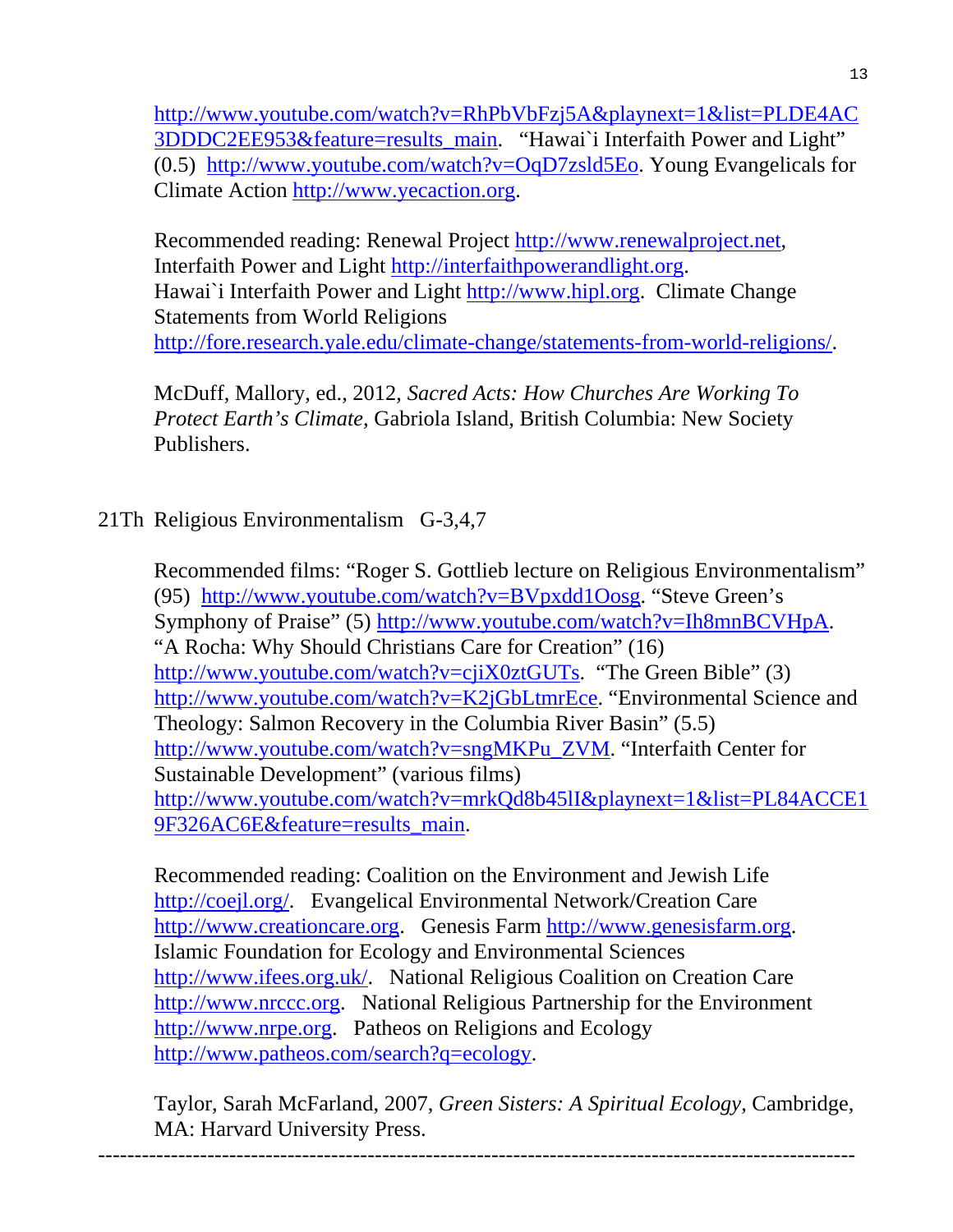26T Film: "Mountain Mourning" (78)

Recommended films: "Is God Green? Bill Moyers On America" (50) http://www.pbs.org/moyers/moyersonamerica/green/index.html. "Mountain Top Removal" (various films) http://www.youtube.com/watch?v=RPixjCneseE&list=PLA48EE6F00EFC3D50.

Recommended reading: Christians for the Mountains http://www.ChristiansfortheMountains.org. Mountaintop Mining: Background on Current Controversies http://www.eoearth.org/article/Mountaintop Mining: Background on Current Controversies. Scott, Rebecca R., 2010, *Removing Mountains: Extracting Nature and Identity in the Appalachian Coalfields*, Minneapolis, MN: University of Minnesota Press.

28Th Film: "A Conversation with America's Poet Laureate: W.S. Merwin with Leslie Wilcox on PBS Hawai`i" (50) S-13

Recommended films: "W.S. Merwin/Bill Moyers Journal" (50) http://www.pbs.org/moyers/journal/06262009/watch.html. "A Walk Through the Palms with W.S. Merwin" (8) http://www.merwinconservancy.org/about-theconservancy/writing-about-the-land/. Merwin Conservancy http://www.merwinconservancy.org/.

Recommended reading: "The House and Garden: The Emergence of a Dream by W.S. Merwin" http://www.merwinconservancy.org/wpcontent/uploads/2011/01/Merwin.Essay\_.pdf. W.S. Merwin at Poetry Foundation http://www.poetryfoundation.org/bio/w-s-merwin. Felstiner, John, 2009, *Can Poetry Save the Earth? A Field Guide to Nature Poems*, New Haven, CT: Yale University Press.

## MARCH

5T Film: "The Practice of the Wild" (Gary Snyder) (52)

Recommended films: Gary Snyder Interview http://www.youtube.com/watch?v=zlsyGmnHDy8&feature=gv. "Gary Snyder on Ecology and Poetry" (25)

\_\_\_\_\_\_\_\_\_\_\_\_\_\_\_\_\_\_\_\_\_\_\_\_\_\_\_\_\_\_\_\_\_\_\_\_\_\_\_\_\_\_\_\_\_\_\_\_\_\_\_\_\_\_\_\_\_\_\_\_\_\_\_\_\_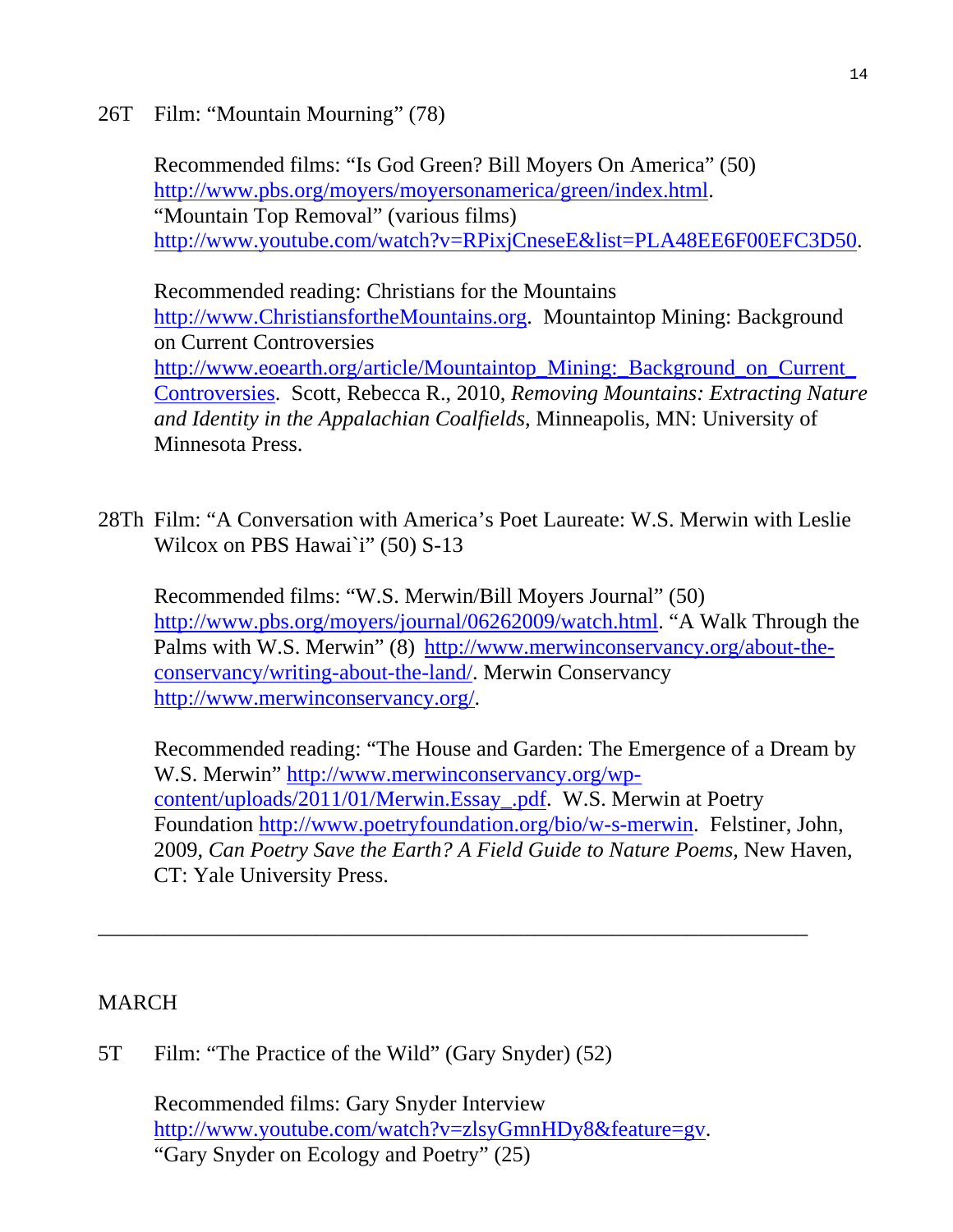http://www.youtube.com/watch?v=D8SXDe9hnfI&playnext=1&list=PL73860A3 A4BF5CD62&feature=results\_main. Arne Naess http://www.dailymotion.com/video/x8meah\_arne-naess\_creation. "Activism, Deep Ecology, and the Gaian Era with Lynn Margulis, Stephen Buhner, and John Seed" (45) http://www.youtube.com/watch?v=Z7BJ94fGKQw. "Satish Kumar on Beyond Deep Ecology" (8) http://www.youtube.com/watch?v=MlmTLvHMg-g.

Recommended poetry reading: Gary Snyder Mountains and Rivers without End http://www.asia.si.edu/explore/china/handscroll/. http://www.asia.si.edu/podcasts/player.asp?song=snyder&parts=1.

Recommended reading: Gary Snyder Biography at Poetry Foundation http://www.poetryfoundation.org/bio/gary-snyder. Gary Snyder on Buddhist Anarchism http://www.bopsecrets.org/CF/garysnyder.htm. Gary Snyder on Art, Anarchy, and the Environment http://www.sf360.org/?pageid=12826. Gary Snyder Interview http://www.theparisreview.org/interviews/1323/the http://www.sf360.org/?pageid=12826-art-of-poetry-no-74-gary-snyder.

Naess, Arne, 2002, *Life's Philosophy: Reason and Feeling in a Deeper World*, Athens, GA: University of Georgia Press.

*DUE: Journal 1* 

## **PART IV – SPIRITUALITY AND RITUAL**

7Th Film: "Spiritual Earth: Aloha Waves" (28) T-7

Recommended films: "Disneynature Oceans" (84). "Guided Meditation Exercise – Ocean Breadth" (3) http://www.youtube.com/watch?v=ze2NtJOGGpo. "Surfing Rabbi Step into Liquid" (7) http://www.youtube.com/watch?v=u8Lhv6hKox8. "Spirit of Nature"  $(5.5)$  http://www.youtube.com/watch?v=WJv\_ZziKUJg.

"A Sense of Wonder" (60). "Rachel Carson's Silent Spring" VHS 7650 (60). Bill Moyers Journal: Rachel Carson's Legacy" (53) http://video.pbs.org/video/1442629512/.

Recommended reading: Carson, Rachel, 1950, *The Sea Around Us*, New York, NY: Oxford University Press. http://www.rachelcarson.org/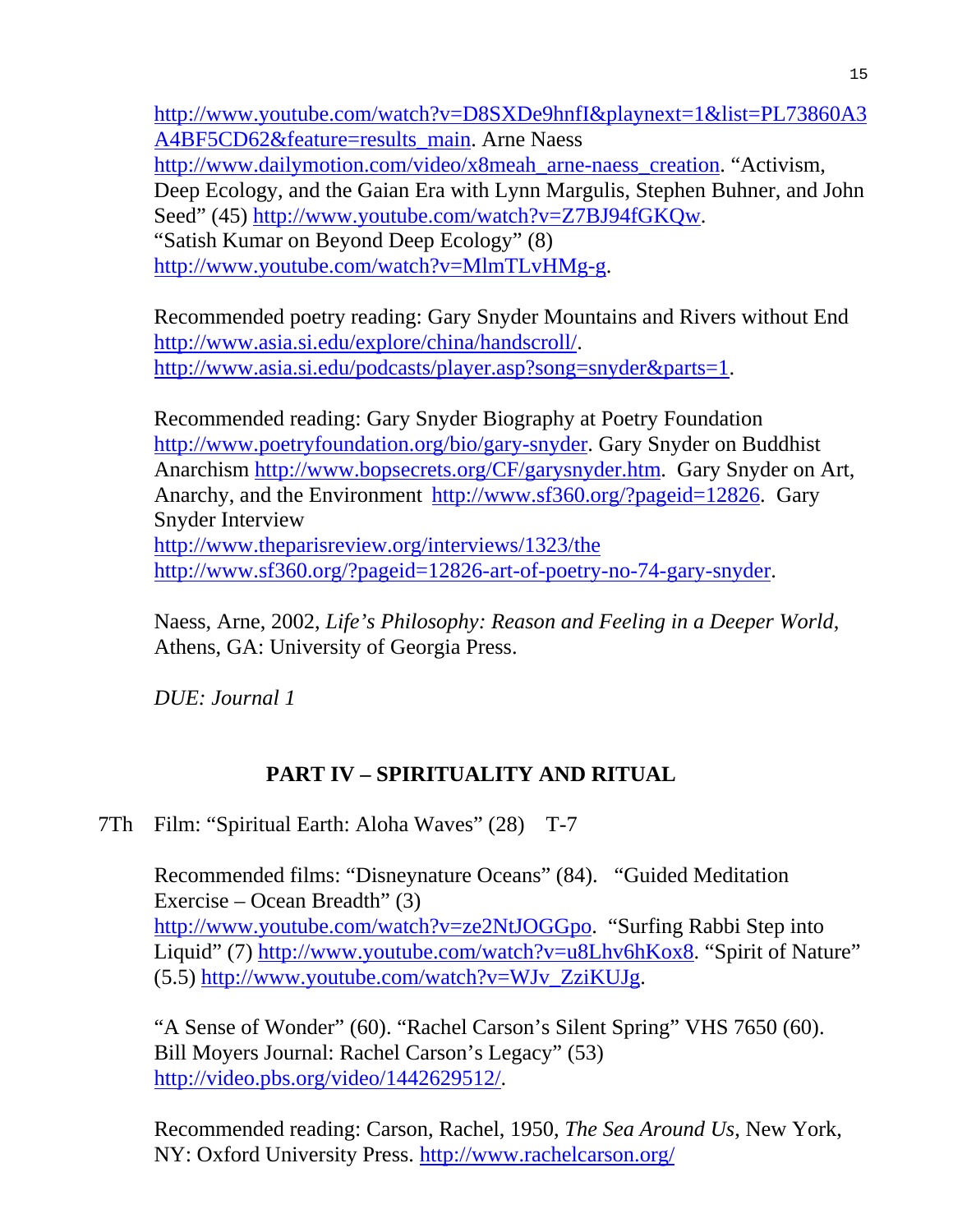Hawaiian Culture and Conservation in Hawai`i http://hawaiiconservation.org/files/content/resources/publications/position\_paper  $s/kwo3.2011$  pg14.pdf

12T Film: "A Celebration of Creation: The Blessings of the Animals at New York's

--------------------------------------------------------------------------------------------------------

The Cathedral of Saint John the Divine" (59)

Recommended reading: Kevin E. Mackin on The Blessing of Animals http://www.americancatholic.org/features/francis/blessing.asp. Jewish Blessing of Animals http://www.ritualwell.org/ritual/blessing-animals. Humane Society http://www.humanesociety.org/assets/pdfs/faith/blessing-of-the-animals.pdf. Wilson, Edward O., 2006, *The Creation: An Appeal to Save Life on Earth*, New York, NY: W.W. Norton & Co. Alliance of Religions and Conservation http://www.arcworld.org. Terralingua: Unity in Biocultural Diversity http://www.terralingua.org.

14Th Film: "Confessions of a Burning Man: Experience the Journey" (87) S-17

Recommended film: "Burning Man: Beyond Black Rock" DVD 5163 (106). "We Love You – Rainbow Gathering" (40) http://www.youtube.com/watch?v=8Wu4H-d\_kAI. "Burning Man Virgins" (4) http://www.youtube.com/watch?v=XujhY-7mpAg.

Recommended reading: Gilmore, Lee, 2010, *Theater in a Crowded Fire: Ritual and Spirituality at Burning Man*, Berkeley, CA: University of California Press [includes DVD]. Burning Man http://www.burningman.com.

# **PART V – ACADEMICS**

19T Film: "Thomas Berry: The Great Story" (49)

Recommended films: "The Unfolding Story" (29). "Thomas Berry on Nature and Humans" (9.5) http://www.youtube.com/watch?v=pWdo2vpr-Rs. "Thomas Berry and the Earth Community" (7) http://www.youtube.com/watch?v=e0XBltUQ8qU. "Mary Evelyn Tucker on Thomas Berry The Great Work Parts  $1 \& 2$ " ( $11 \& 8$ )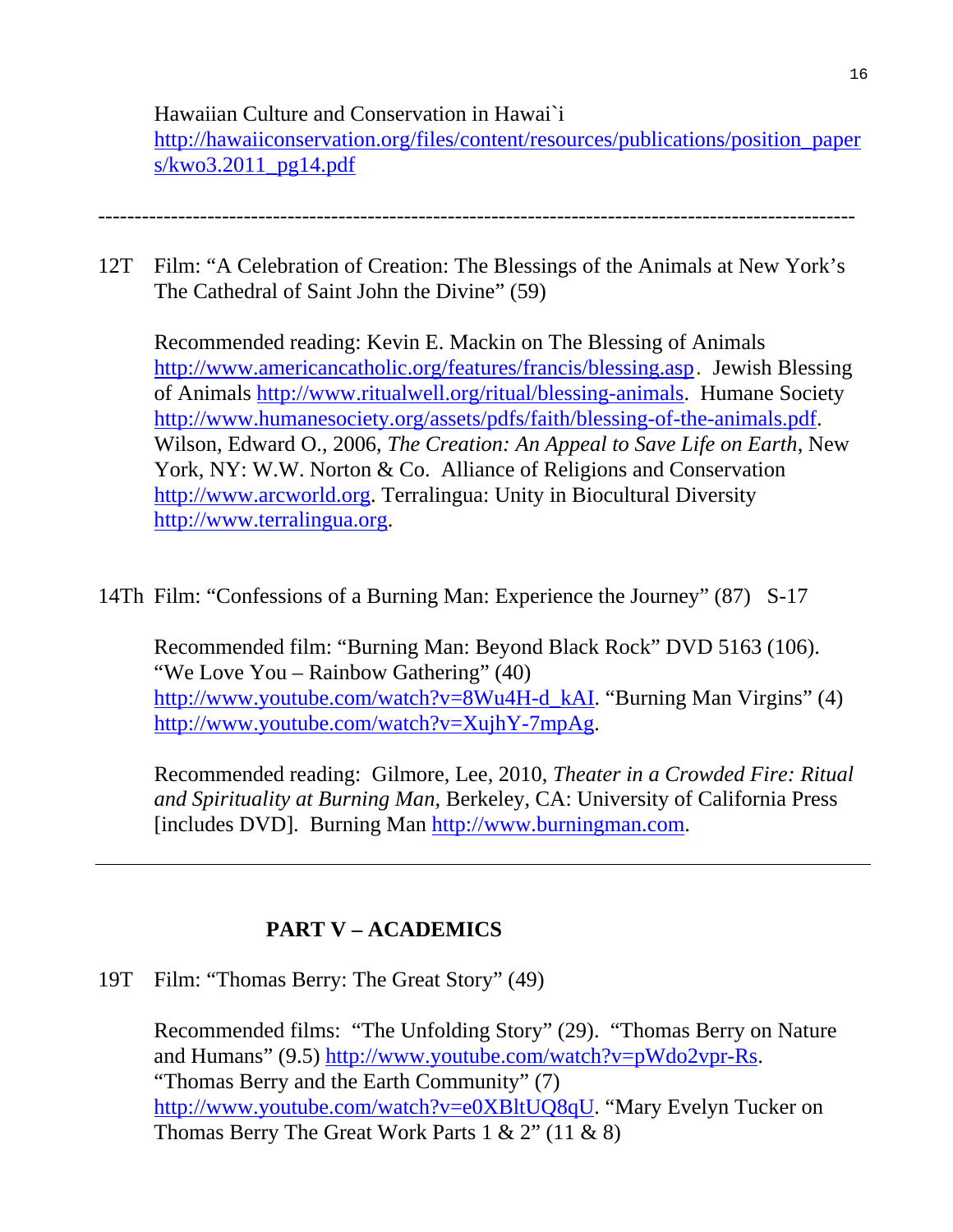http://www.youtube.com/watch?v=1I2-usobL\_E,

http://www.youtube.com/watch?v=lskKMeCyyeM. "Ervin Laszlo on the Future of Our World" (47) http://www.youtube.com/watch?v=yF9KGm2SKJg.

Recommended reading: Berry, Thomas, 2009, *The Sacred Universe*, New York, NY: Columbia University Press. http://www.thomasberry.org.

21Th Film: "Journey of the Universe" DVD 11243 (56)

 Recommended reading: Swimme, Brian Thomas, and Mary Evelyn Tucker, 2011, *Journey of the Universe*, New Haven, CT: Yale University Press http://www.JourneyoftheUniverse.org. Brian Swimme http://www.storyoftheuniverse.org. Mary Evelyn Tucker http://fore.research.yale.edu.

26T SPRING RECESS 28Th continued

# APRIL

# 2T Academic Growth and Development S-11, 12 (9-10 optional)

Recommended films: "Mary Evelyn Tucker on The Emerging Alliance of Religion and Ecology" (32) http://www.youtube.com/watch?v=15v6f2moleE. "Mary Evelyn Tucker on The Alliance of Religion and Ecology" (51) http://www.youtube.com/watch?v=eE9PTiHstC8. "Religion and a New Environmental Ethic by Mary Evelyn Tucker and John Grim" (13) http://www.youtube.com/watch?v=BG0bQ3SwDI8. "John Grim on Religion and Ecology" (40) http://www.youtube.com/watch?v=yGJ\_r-pEH64.

\_\_\_\_\_\_\_\_\_\_\_\_\_\_\_\_\_\_\_\_\_\_\_\_\_\_\_\_\_\_\_\_\_\_\_\_\_\_\_\_\_\_\_\_\_\_\_\_\_\_\_\_\_\_\_\_\_\_\_\_\_\_\_\_\_\_\_\_\_

Recommended reading: Tucker, Mary Evelyn, with Judith A. Berling, 2003, *Worldly Wonder: Religions Enter Their Ecological Phase*, LaSalle, IL: Open Court Publishing Company. Forum on Religion and Ecology http://fore.research.yale.edu. Bron Taylor http://www.brontaylor.com.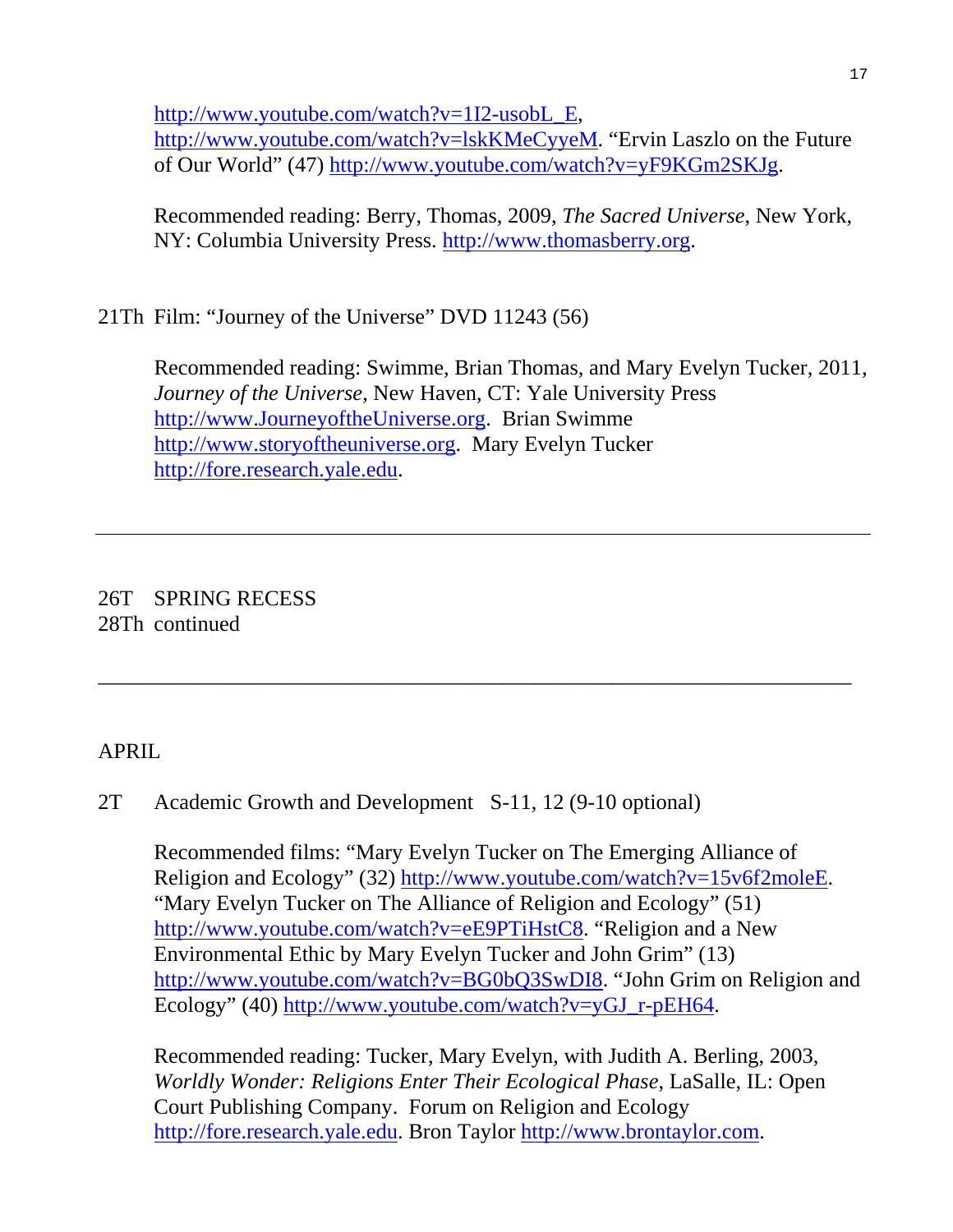International Society for the Study of Religion, Nature and Culture http://www.religionandnature.com. Roger S. Gottlieb http://www.wpi.edu/academics/facultydir/rgs.html, http://users.wpi.edu/~gottlieb.

## **PART VI - ISSUES**

### 4Th Terrapolitan Earth Religion T-6,7,8

Recommended films: Bron Taylor Davos Interview (6) http://www.youtube.com/watch?v=uxIvBZEBS1M8, "Mark Sleboda on Dark Green Religion and Deep Ecology" (13) http://www.youtube.com/watch?v=8wikSl1JqIk.

Recommended reading: Spretnak, Charlene, 2011, *Relational Reality: New Discoveries of Interrelatedness That Are Transforming the Modern World*, Topsham, ME: Green Horizon Foundation. California Institute of Integral Studies http://www.ciis.edu.

9T Film: "Avatar: A Message from Pandora" (20) S-18 http://vimeo.com/28181753.

> Recommended films: "Defending the Rivers of the Amazon" (11) http://www.cultureunplugged.com/documentary/watchonline/play/7472/Defending-the-Rivers-of-the-Amazon--with-Sigourney-Weaver. *Light at the Edge of the World* (186). "Why Are Some Christians Mad Over Avatar?" (4.5) http://www.youtube.com/watch?v=rV9Vk1VhFS4

Recommended reading: The Avatar Effect http://www.dailymail.co.uk/news/article-1242409/The-Avatar-effect-Moviegoers-feel-depressed-suicidal-able-visit-utopian-alien-planet.html. Amazon Watch http://AmazonWatch.org. Cultural Survival http://www.CulturalSurvival.org. International Rivers http://www.internationalrivers.org. Survival International http://www.SurvivalInternational.org.

Bodley, John H., 2008, *Victims of Progress*, Lanham, MD: AltaMira Press. Cultural Survival http://www.culturalsurvival.org.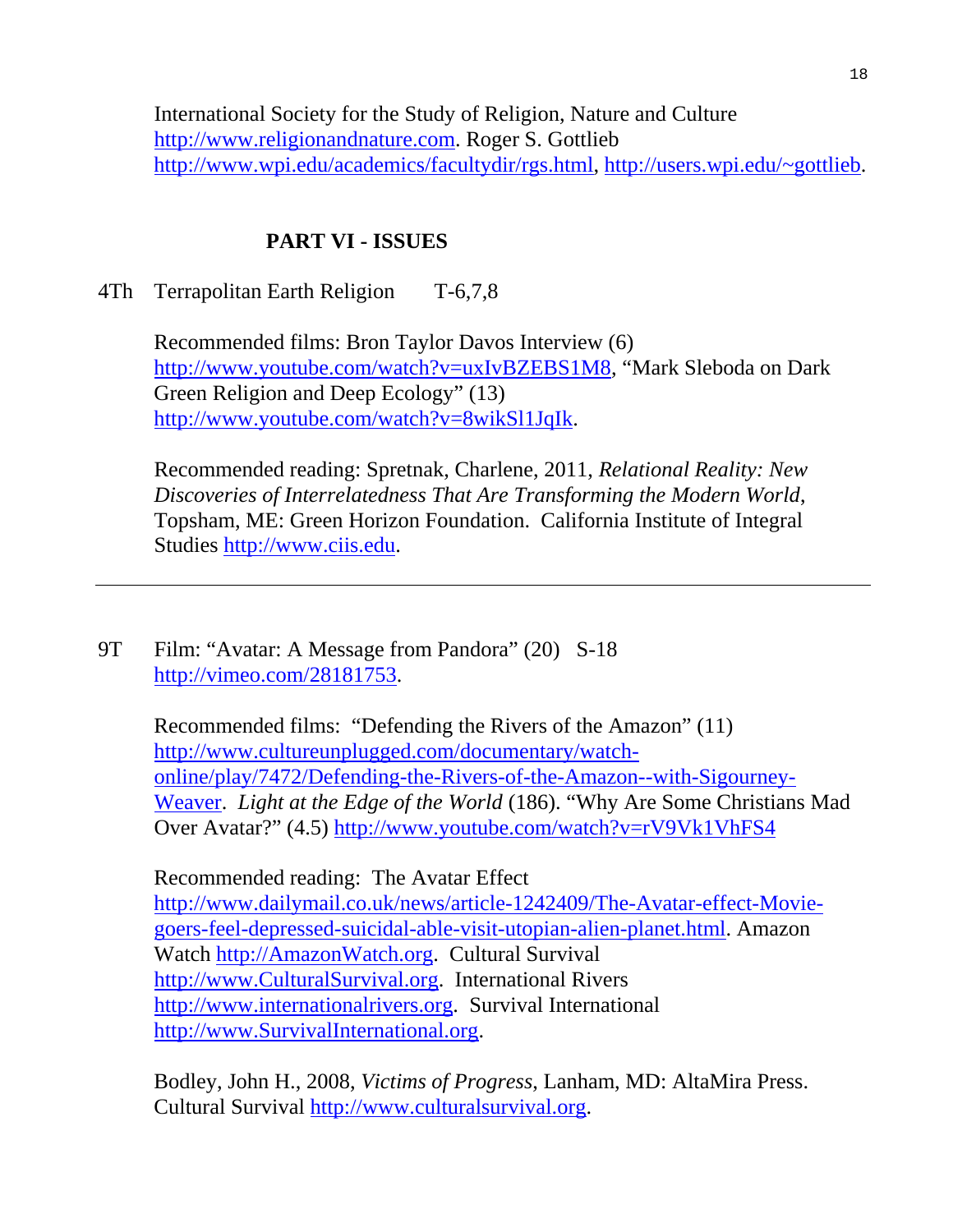11Th Film: "Mauna Kea: Temple Under Siege" DVD 2902, VHS 21514 (57).

Recommended film: "In Light of Reverence: Protecting America's Sacred Land" DVD 10922, VHS 18873 (73). Sacred Land Film Project http://www.sacredland.org.

Recommended reading: Harvard University Pluralism Research Report on Mauna Kea http://www.pluralism.org/reports/view/21. Malama Mouna Kea http://www.malamamaunakea.org/. Mauna a Wakea http://www.mauna-awakea.info/. Kahea: The Hawaiian Environmental Alliance http://kahea.org. Mount Graham Coalition http://www.mountgraham.org. Martin Gray's http://sacredsites.com. Christopher L.C.E. Witcombe's Sacred Places http://witcombe.sbc.edu/sacredplaces/sacredplacesintro.html. Sacred Sites International http://www.sacred-sites.org. U.S. News and World Report Sacred Places http://www.usnews.com/news/sacred-places/features/sacred-places.

Crowe, Ellie and William, 2001, *Exploring Lost Hawai`i: Places of Power, History, Mystery, &* Magic, `Aiea, HI: Island Heritage. Swan, James A. 1990, *Sacred Places: How The Living Earth Seeks Our Friendship*, Santa Fe, NM: Bear & Company Publishing.

--------------------------------------------------------------------------------------------------------

16T Film: "Earth Pilgrims" (90)

Recommended films: "From the Heart of the World: Elder Brother's Warning" (90) [Wong AV streaming video], "2012 Mayan Word" (64) http://topdocumentaryfilms.com/2012-mayan-word/. "Fire on the Mountain: A Gathering of Shamans" (60). "Satish Kumar on Soil, Soul, and Society" (25) http://www.youtube.com/watch?v=-EQ1HtzXxQU. "A Day with Satish Kumar" (120) http://www.youtube.com/watch?v=MCW-qkbyezs.

Recommended reading: Kumar, Satish, 2009, *Earth Pilgrim*, Foxhole, Darlington, Totnes, Devon, UK: Green Books Ltd. *Resurgence Magazine* http://www.resurgence.org. Schumacher College http://www.SchumacherCollege.ohttp://www.youtube.com/watch?v=OQebAaJhtl 4rg.uk.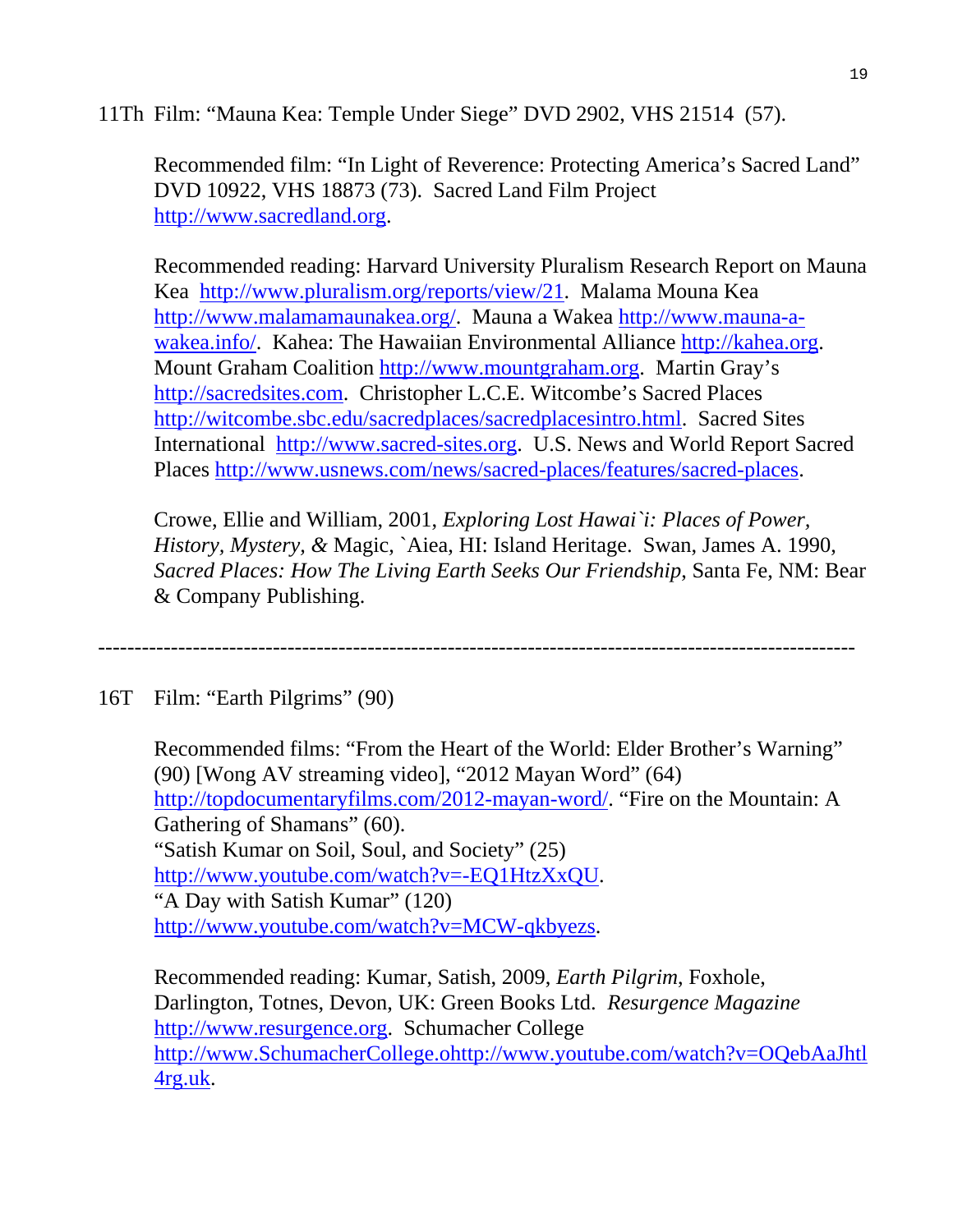18Th Film: "Ecopsychology: Restoring Earth, Healing the Self" VHS 14703 (26)

Recommended film: "Theodore Roszak on Towards an Ecopsychology" (11) http://www.youtube.com/watch?v=83VHiA2HhkM. "Matt Butler on Ecotherapy: Healing Ourselves with Nature" (10) http://www.youtube.com/watch?v=jB6FTNHDtR8. "Ralph Metzner on Entheogen Awakening" (12) http://www.youtube.com/watch?v=OQebAaJhtl4.

Recommended radio interview: "Ralph Metzner on Shamanism and Mythology (104) http://www.youtube.com/watch?v=kH4wIcimAvA.

Recommended reading: Foundation for Global Community http://www.globalcommunity.org. International Community for Ecopsychology http://ecopsychology.org. Ecopsychology UK http://www.ecopsychology.org.uk. Chalquist, Craig, 2007, *Terrapsychology: Reengaging the Soul of Place*, New Orleans, LA: Spring Journal Books. Ralph Metzner's Green Earth Foundation http://greenearthfound.org.

--------------------------------------------------------------------------------------------------------

23T Film: "The Great Turning" Joanna Macy (36) S-14 http://www.JoannaMacy.net.

> Recommended films: "Joanna Macy: The Great Turning" (90). "Earth, Spirit and Action with John Seed" (59) http://www.youtube.com/watch?v=q7L-1DwM4bw. "An Introduction to the Findhorn Foundation" (8) http://www.youtube.com/watch?v=syRtxAzYbC0 http://www.findhorn.org.

Recommended reading: Macy, Joanna, and Chris Johnstone, 2012, *Active Hope: How to Face the Mess We're in without Going Crazy*, Novato, CA: New World Library. Earth Charter Initiative http://www.earthcharterinaction.org/content/.

25Th Film: "Mother Ganga: A Journey along the Sacred Ganges River" (55)

Recommended films: "Ganges" Maui CC DVD 1272 (150). "The Sacred Balance: Science and Spirituality" (4) http://www.youtube.com/watch?v=7qTFzu-ArQk. Green Patriarch http://www.patriarchate.org. "Holocene" (6) http://www.youtube.com/watch?v=TWcyIpul8OE.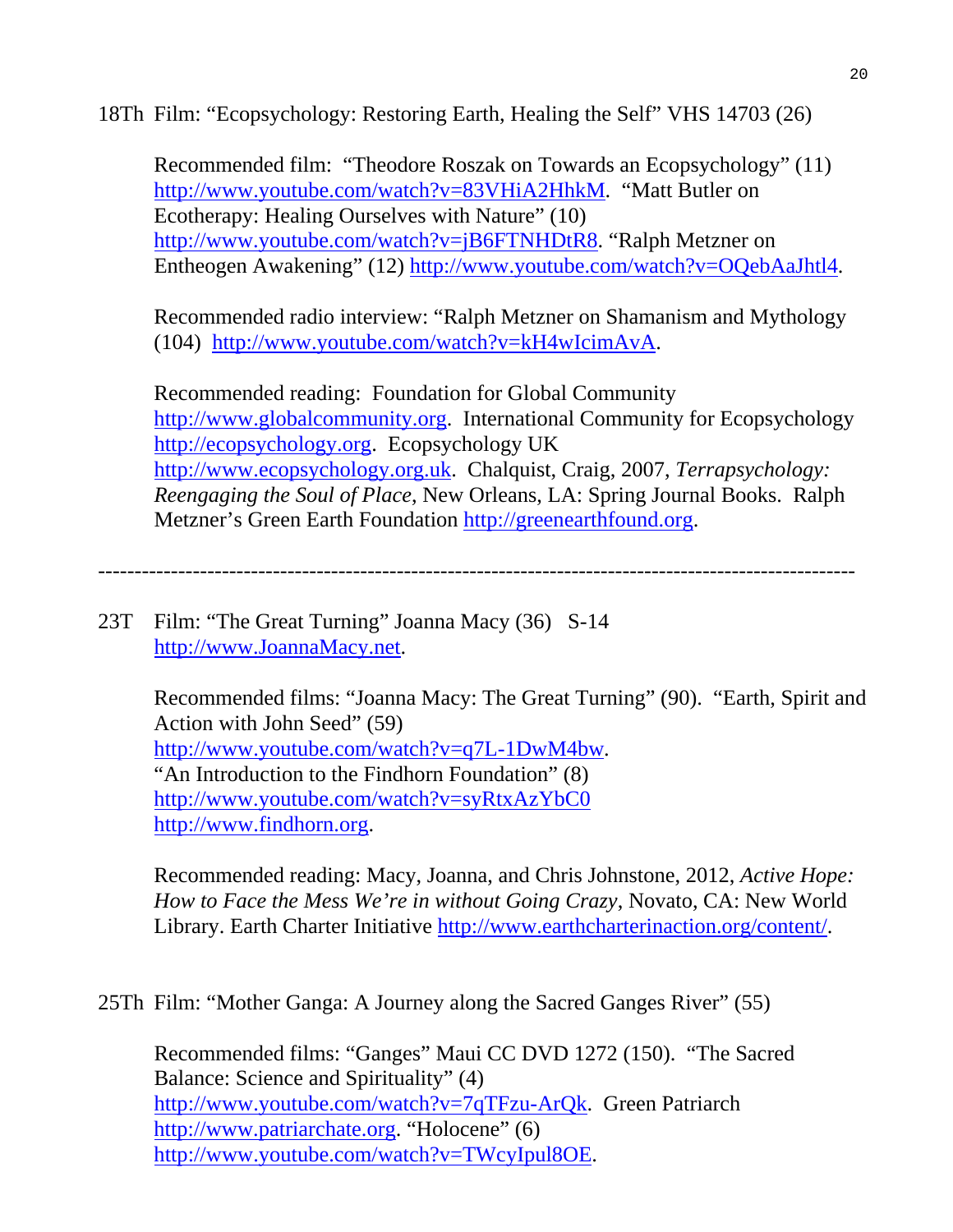"Al Gore: New Thinking on the Climate Crisis" (30) http://www.youtube.com/watch?v=rUO8bdrXghs. "Climate Change, Despair and Empowerment with Ross Gelbspan and John Seed" (50.5) http://www.youtube.com/watch?v=FnF\_AFnGW3Q. "John Seed's North American Climate Roadshow" (43) http://www.youtube.com/watch?v=MJPGo5Sjvvw. PBS Coping with Climate Change http://www.pbs.org/newshour/topic/climate-change/.

Recommended reading: Al Gore http://www.algore.com/. See global climate change in the Encyclopedia of Earth http://www.eoearth.org. See global climate change in the Forum on Religion and Ecology http://fore.research.yale.edu. Ecological Buddhism: A Buddhist Response to Global Warming http://www.ecobuddhism.org.

Alley, Kelly D., 2002, *On the Banks of the Ganga: When Wastewater Meets a Sacred River*, Ann Arbor, MI: University of Michigan Press.

--------------------------------------------------------------------------------------------------------

## 30T Difficulties G-2,8, S-19,20,21, T9

Recommended films: "Mary Evelyn Tucker on The Emerging Alliance of Religion and Ecology" http://www.youtube.com/watch?v=15v6f2moleE. http://www.emergingearthcommunity.org. "John Grim on the Response to the Religious Perspective on Environmental Issues" (6) http://www.youtube.com/watch?v=9N2relUIj\_g. "Sir David Attenborough's view on Science and Religion" (2). http://www.youtube.com/watch?v=Gfa88SeNohY. "Hitchens, Dawkins, Grayling 2007: Better Without Religion" (113) http://www.youtube.com/watch?v=mfix\_e1QnbM. "Daniel Dennett on Breaking the Spell: Religion as a Natural Phenomenon" (59) http://www.youtube.com/watch?v=5WhQ8bSvcHQ. "David Sloan Wilson on Religion and Other Meaning Systems" (51) http://www.youtube.com/watch?v= mNghtaLqg4. "Bill Maher's Religulous" http://www.youtube.com/watch?v=h5ACyiSPAmE. "Hans Zimmer Science and Religion" (12.5) http://www.youtube.com/watch?v=vsTpY-wiezk. "Albert Low on The Origin of Human Nature: A Zen Buddhist Looks at Evolution" (9) http://www.youtube.com/watch?v=8iqP5awGhzY. "Finding Rudolf Steiner (89). "Accessing the Mystic with Rupert Sheldrake and Matthew Fox" (134). "Rebirth of Nature: A Dialogue with Rupert Sheldrake and Ralph Metzner" (122). "What the Bleep Do We Know!?" (108).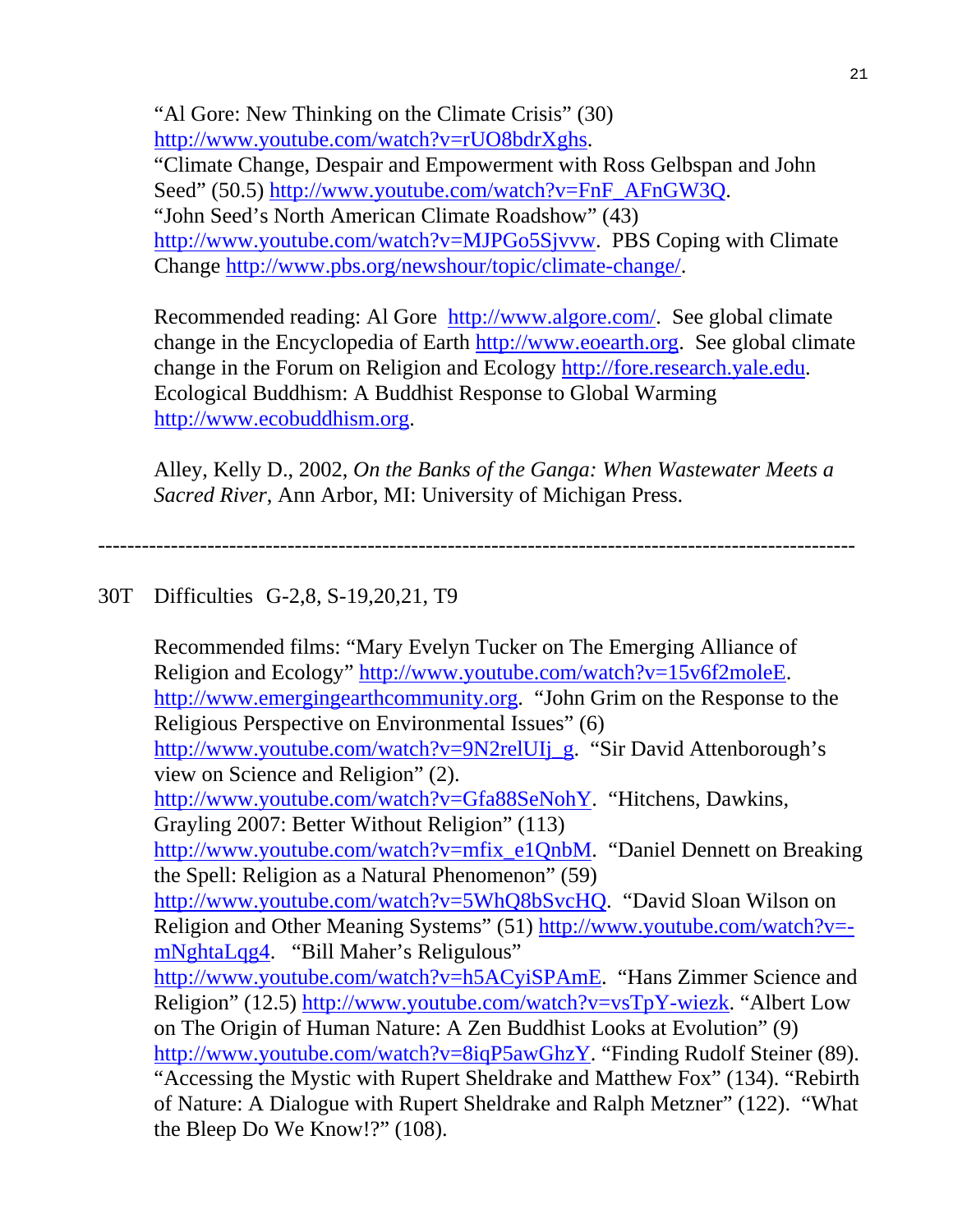Recommended reading: Harland, Maddy, and William Keepin, eds., 2012, *The Song of the Earth: A Synthesis of the Scientific and Spiritual Worldviews*, East http://www.youtube.com/watch?v=h5ACyiSPAmEMeon, Hampshire, UK: Permanent Publications. Gaia Education Network http://www.gaiaeducation.net. Institute of Noetic Sciences http://noetic.org. Metanexus http://www.metanexus.net. Society for the Anthropology of Consciousness http://www.sacaaa.org. Society for the Scientific Study of Religion http://www.sssrweb.org. "Spirituality vs. Ecology" http://www.energygrid.com/spirit/2009/01ap-spiritualecology.html.

*DUE: Journal 2, and Book Review* (latter may be submitted earlier)

\_\_\_\_\_\_\_\_\_\_\_\_\_\_\_\_\_\_\_\_\_\_\_\_\_\_\_\_\_\_\_\_\_\_\_\_\_\_\_\_\_\_\_\_\_\_\_\_\_\_\_\_\_\_\_\_\_\_\_\_\_\_\_\_\_\_\_

\_\_\_\_\_\_\_\_\_\_\_\_\_\_\_\_\_\_\_\_\_\_\_\_\_\_\_\_\_\_\_\_\_\_\_\_\_\_\_\_\_\_\_\_\_\_\_\_\_\_\_\_\_\_\_\_\_\_\_\_\_\_\_\_\_

### MAY

## 7T *DUE: REFLECTIVE ESSAY FOR FINAL EXAMINATION*

## **APPENDIX I. GUIDELINES FOR EXERCISES**

#### JOURNAL

 Regularly write one entry per week of at least one substantial paragraph (4-5 sentences) identifying and summarizing plus reacting to 3-5 key points covered during that period in the class discussions, readings, and films. *Through the journal entries you must prove that you are following and understanding the course material and faithfully doing the readings.* 

Keep weekly entries in a single file and in chronological order from first to last with the dates clearly marked.

The first journal is due March 5, while the second journal is due April 30. Please send the journal as an email attachment to the instructor (sponsel@hawaii.edu) who will respond with some brief comments and the grade. Thereafter the instructor will delete the file as it is your personal intellectual diary in the course. But you should save the journal as part of your class notes for writing your reflective essay for the final examination. Also, be sure to keep good class notes throughout the semester rather than rely on memory for specifics.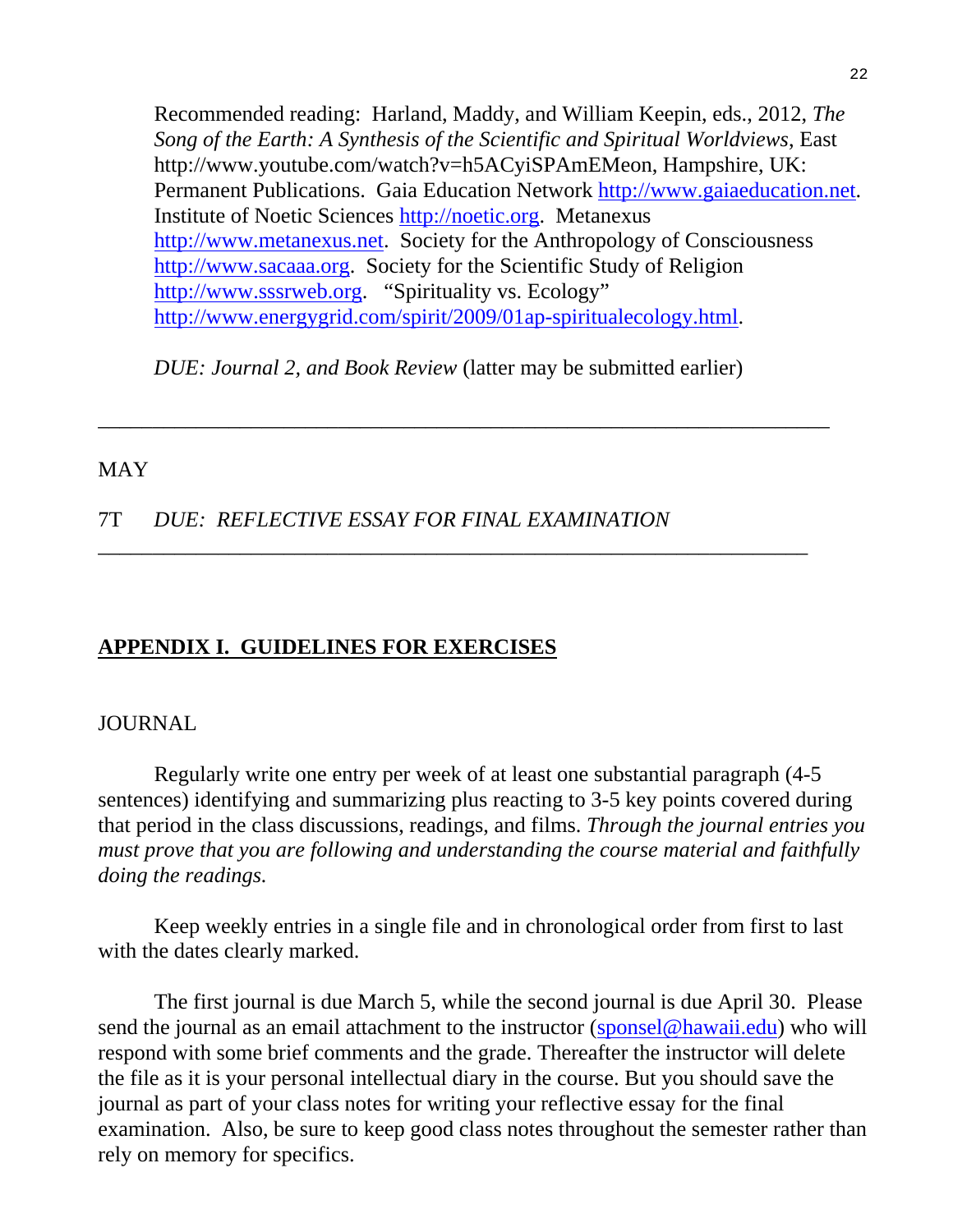#### BOOK REVIEW

 The purpose of the book review is to allow you to explore in more depth some specific aspect of spiritual ecology that is of special interest to you. If you email the instructor with the religion, culture, region, issue, or other topic of special interest, then he can probably recommend an appropriate book. However, any book cited in the course syllabus or bibliography of the instructor's book and the complementary website is likely to be appropriate. (For the latter see the file called New under Supplemental Information on the website http://spiritualecology.info). The book you select must be approved in advance before you read it and write the review.

 Your review should provide a comprehensive summary of the book; identify the author's main thesis along with the argument developed and the evidence marshaled to sustain it; critique the book; and relate the book to the subject of spiritual ecology in general and this course in particular.

 The review should be about two to three pages typed single-spaced. It should be sent as an email attachment to the instructor (sponsel@hawaii.edu) with the subject identified as 444 Review and also posted on the Laulima course website identified with the title of the book for any other student who might be interested in reading it.

 The review is due by April 30, but may be submitted beforehand which is most advisable.

#### FINAL EXAMINATION

*One or more letter grades will be subtracted from the final examination grade for failure to adhere to the following guidelines.* 

Your final essay should reflect on the entire course based on your experience in class, class notes, journals, readings, films, and other material. The primary matter to consider is the *meaning, significance, achievements, potentials, and limitations* of spiritual ecology.

Your essay should be clear and concise but substantial and penetrating. Go beyond generalizations to specifics including particular examples. Your essay should be limited to four pages typed single-spaced. Include introductory and concluding paragraphs. Explicitly identify by number 3-5 main points. Instead of quotes use paraphrasing, don't waste space. Use the spelling and grammar check on your computer to try to catch any errors in the final draft of your essay, although the grade will be based slolely on the quality and relevance of the content.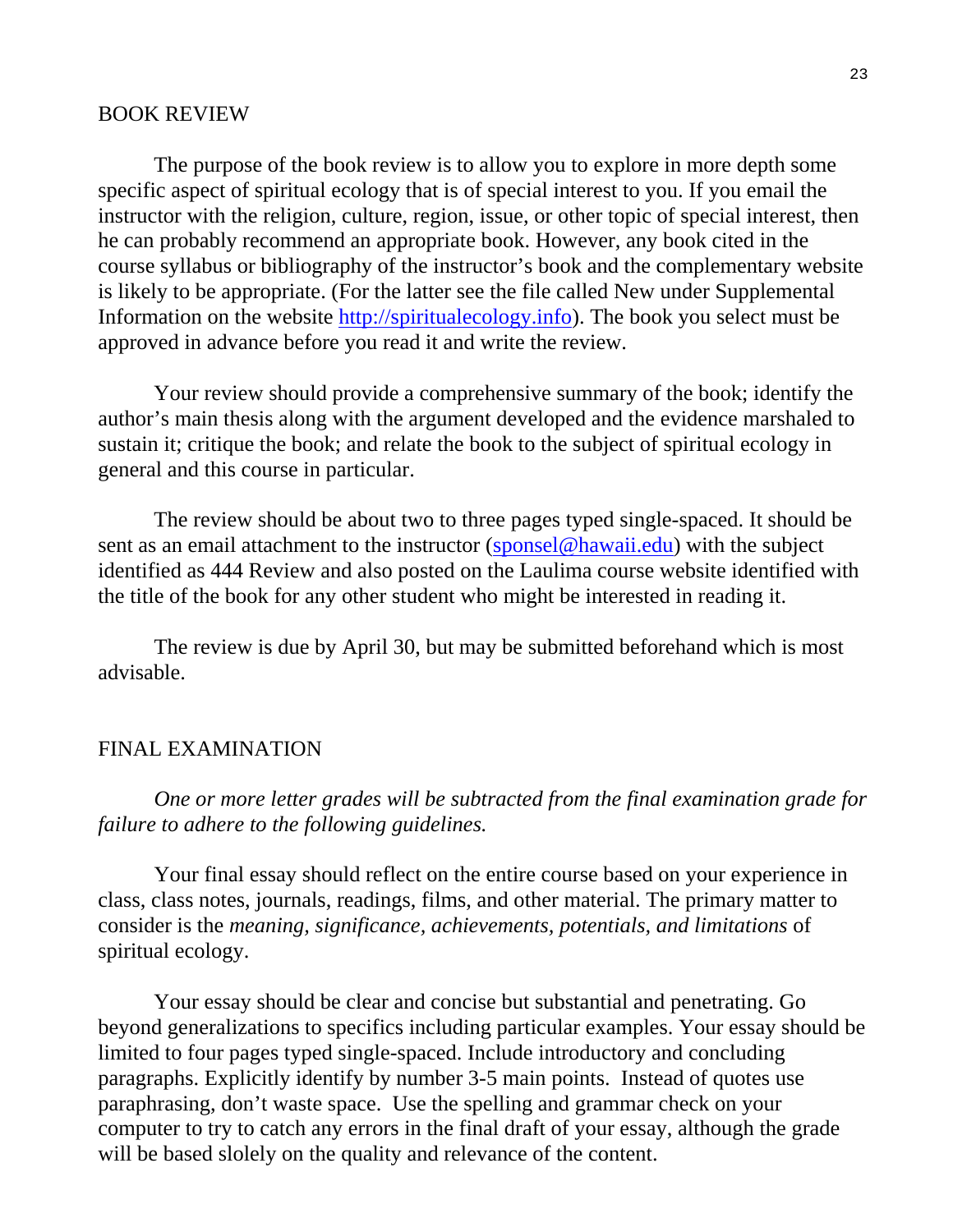*Ultimately your essay must be the product of your own individual scholarship and creativity*. Any plagiarism will be rewarded with an automatic F for the final course grade and reported to the office of the Dean. However, you are most welcome to consult with any individual as well as any print and internet resources, although *covering the required readings for the course is by far the most important*. Just be careful to properly acknowledge any source for specific information, ideas, and the like. Also, be sure to *include your own insights, comments, reactions, questions, and criticisms*.

 Be careful to cite your course textbook and other sources including lectures, videos, case studies, websites, class discussions, and handouts. In each reading citation include the author and page (e.g., Gottlieb p. 60, or Gottlieb pp. 65-70). Other kinds of sources can be documented as follows: (lecture Jan. 17), (class discussion Feb. 19), (video title), or (personal communication with Albert Einstein). It is not necessary to append a bibliography with the full citation of sources if they are already in the course syllabus or textbook.

 The purpose of the essay is to: (1) convincingly demonstrate your familiarity with the course material; (2) present a critical analysis of it; and (3) discuss your own reactions to it. *Your grade will be based on this purpose plus satisfying the above guidelines and the grading criteria and course objectives listed earlier in the syllabus.* 

 *The final examination is due May 7.* Send it as an email attachment to the instructor with the subject identified as 444 Final at sponsel@hawaii.edu.

# **APPENDIX II. RESOURCES**

 Any of these six books would provide very useful background for the entire course:

Gottlieb, Roger S., 2012, *Spirituality: What It Is and Why It Matters*, New York, NY: Oxford University Press.

Kaza, Stephanie, 2008, *Mindfully Green: A Personal and Spiritual Guide to Whole Earth Thinking*, Boston, MA: Shambhala Publications, Inc. (http://www.uvm.edu/~skaza).

Kinsley, David, 1995, *Ecology and Religion: Ecological Spirituality in Cross-Cultural Perspective*, Englewood Cliffs, NJ: Prentice Hall, Inc. [This is the first textbook on spiritual ecology and it remains most useful]. GF 80 .K54 1995

Maathai, Wangari, 2010, *Replenishing the Earth: Spiritual Values for Healing*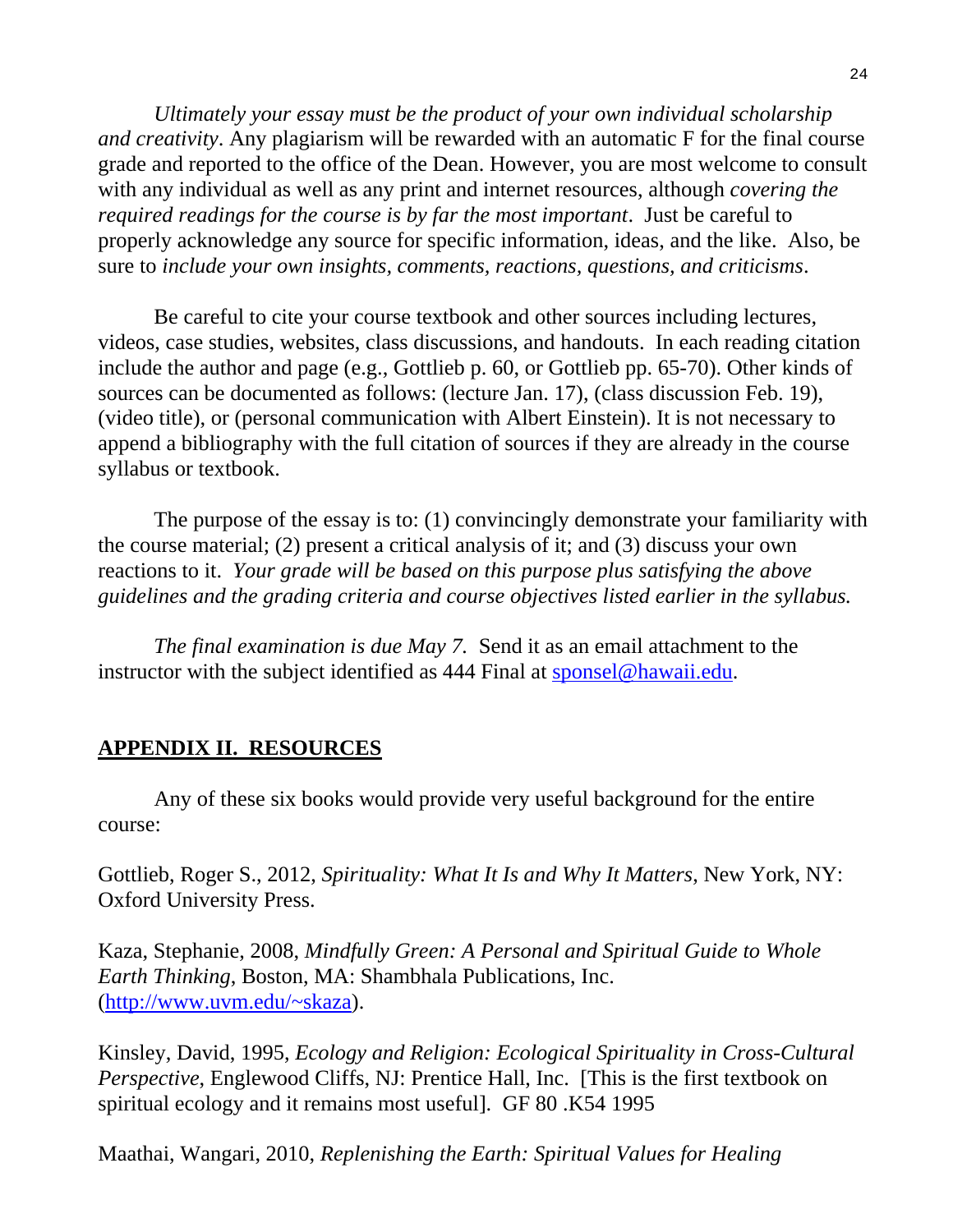*Ourselves and the World,* New York, NY: Doubleday.

McGrath, Alister, 2003, *The Reenchantment of Nature: The Denial of Religion and the Ecological Crisis*, New York, NY: Doubleday/Galilee BT 695.5 .M444 2002 (http://users.ox.ac.uk/~mcgrath).

Tucker, Mary Evelyn, with Judith A. Berling, 2003, *Worldly Wonder: Religions Enter Their Ecological Phase*, La Salle, IL: Open Court BL 65 .N35 T38 2003 (http://fore.research.yale.edu, http://www.youtube.com/watch?v=15v6f2moleE, http://www.youtube.com/watch?v=BG0bQ3SwDI8).

These are especially useful reference works:

Bauman, Whitney A., Richard R, Bohannon II, and Kevin J. O`Brien, eds., 2011, *Grounding Religion: A Field Guide to the Study of Religion and Ecology*, New York, NY: Routledge.

Gottlieb, Roger S., ed., 2006, *The Oxford Handbook of Religion and Ecology*, New York, NY: Oxford University Press. Ref. BL 65 .E36 O94 2006

Taylor, Bron, Editor-in-Chief, 2005, *Encyclopedia of Religion and Nature*, New York, NY: Continuum, Volumes 1-2 (http://www.religionandnature.com). Ref. BL 65 .N35 E53 2005

 When presenting a class discussion of a particular religion in relation to ecology it is useful to consult other sources such as a relevant book below from the Harvard University Press series on Religion and Ecology:

Chapple, Christopher Key, ed., 2002, *Jainism and Ecology: Nonviolence in the Web of Life*. BL 1375 .H85 J35 2002

Chapple, Christopher Key, and Mary Evelyn Tucker, eds., 2000, *Hinduism and Ecology: The Intersection of Earth, Sky, and Water*. BL 1215 .N34 H56 2000

Foltz, Richard, Frederick Denny, and Azizan Baharuddin, eds., 2003, *Islam and Ecology*. BP 190.5 .N38 I85 2003 Girardot, N.J., James Miller, and Liu Xiaogan, eds., 2001, *Daoism and Ecology: Ways Within a Cosmic Landscape*. BL 1923 .D36 2001

Grim, John A., ed., 2001, *Indigenous Traditions and Ecology: The Interbeing of Cosmology and Community*. GN 470.2 .I53 2001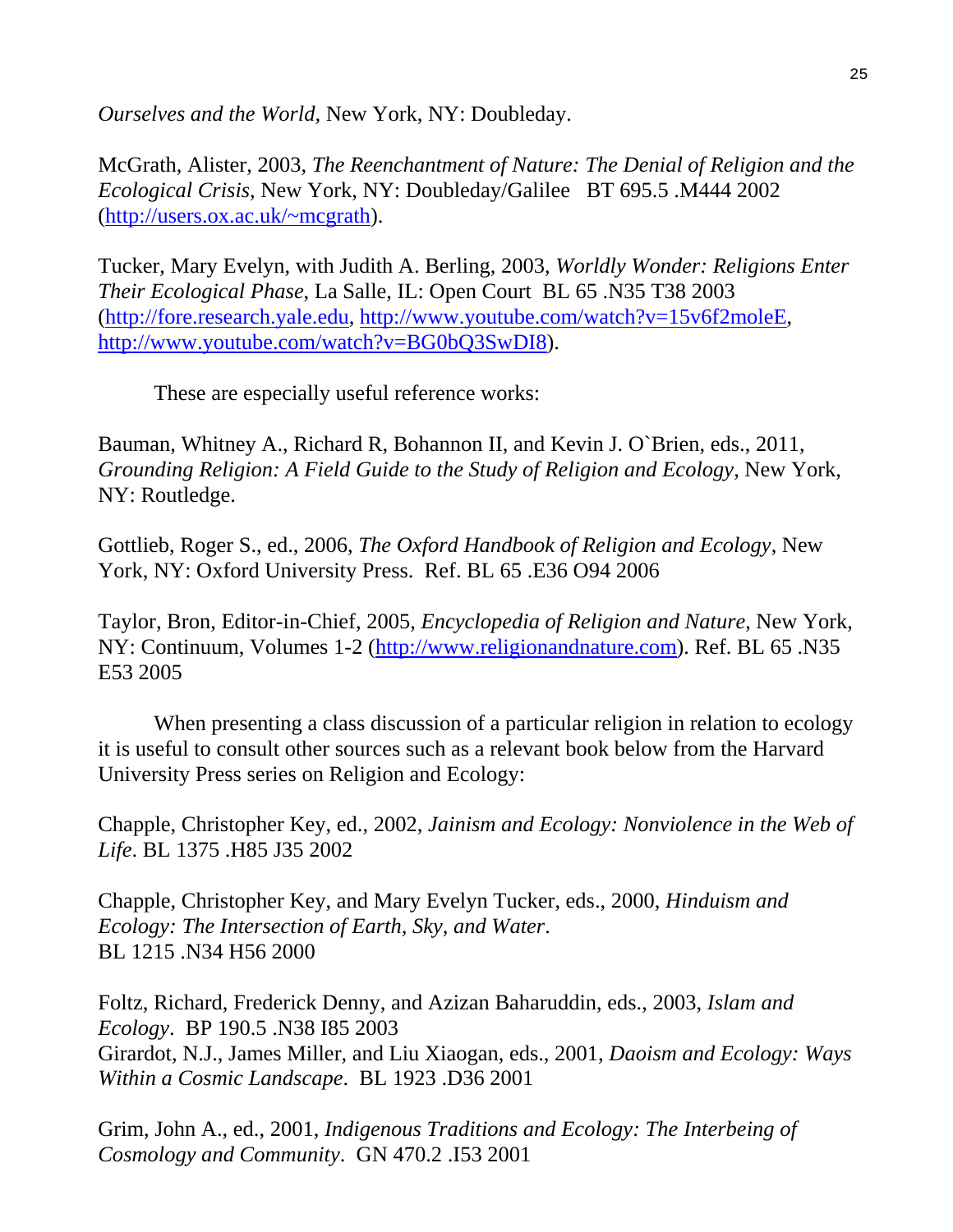Hessel, Dieter T., and Rosemary Radford Ruether, eds., 2000, *Christianity and Ecology: Seeking the Well-Being of Earth and Humans*. BT 695.5 C49 2000

Tirosh-Samuelson, Hava, ed., 2002, *Judaism and Ecology: Created World and Revealed Word*. BM 538 .H85 J85 2002

Tucker, Mary Evelyn, and Duncan Ryuken Williams, eds., 1997, *Buddhism and Ecology: The Interconnection of Dharma and Deeds*. BQ 4570 .E23 B83 1997

Tucker, Mary Evelyn, and John Berthrong, eds., 1998, *Confucianism and Ecology: The Interrelation of Heaven, Earth, and Human*. B127 .C65 C64 1998

The website of the Forum on Religion and Ecology (FORE) at Yale University includes a brief summary for each "world religion" in relation to ecology as well as a wealth of other information: http://fore.research.yale.edu. Also see the website of Bron Taylor at the University of Florida: http://www.brontaylor.com.

 The periodicals *Worldviews: Environment, Culture, Religion* (BL 65 .N35 W675, www.brill.nl, http://micro189.lib3.hawaii.edu/ezproxy/details.php?dbId=37832) and *Journal for the Study of Religion, Nature and Culture* (http://www.equinoxpub.com) have many relevant articles. Yet another useful source is the special issue "Nature As Thou" in the periodical *CrossCurrents* for Summer 1994 at: http://www.crosscurrents.org/nature.htm.

 The instructor's book *Spiritual Ecology: A Quiet Revolution* includes an unusually extensive bibliography that lists films and websites as well as print publications. The complementary website for the book contains a wealth of information; see especially the section "Supplemental Information" including the topically arranged "Resource Guide" in the 2010 course syllabus: http://www.spiritualecology.info.

\_\_\_\_\_\_\_\_\_\_\_\_\_\_\_\_\_\_\_\_\_\_\_\_\_\_\_\_\_\_\_\_\_\_\_\_\_\_\_\_\_\_\_\_\_\_\_\_\_\_\_\_\_\_\_\_\_\_\_\_\_\_\_\_

## **APPENDIX III. TOPICS AT A GLANCE**

**ORIENTATION** Introduction Julia saving redwood Maathai planting trees Spiritual ecology overview